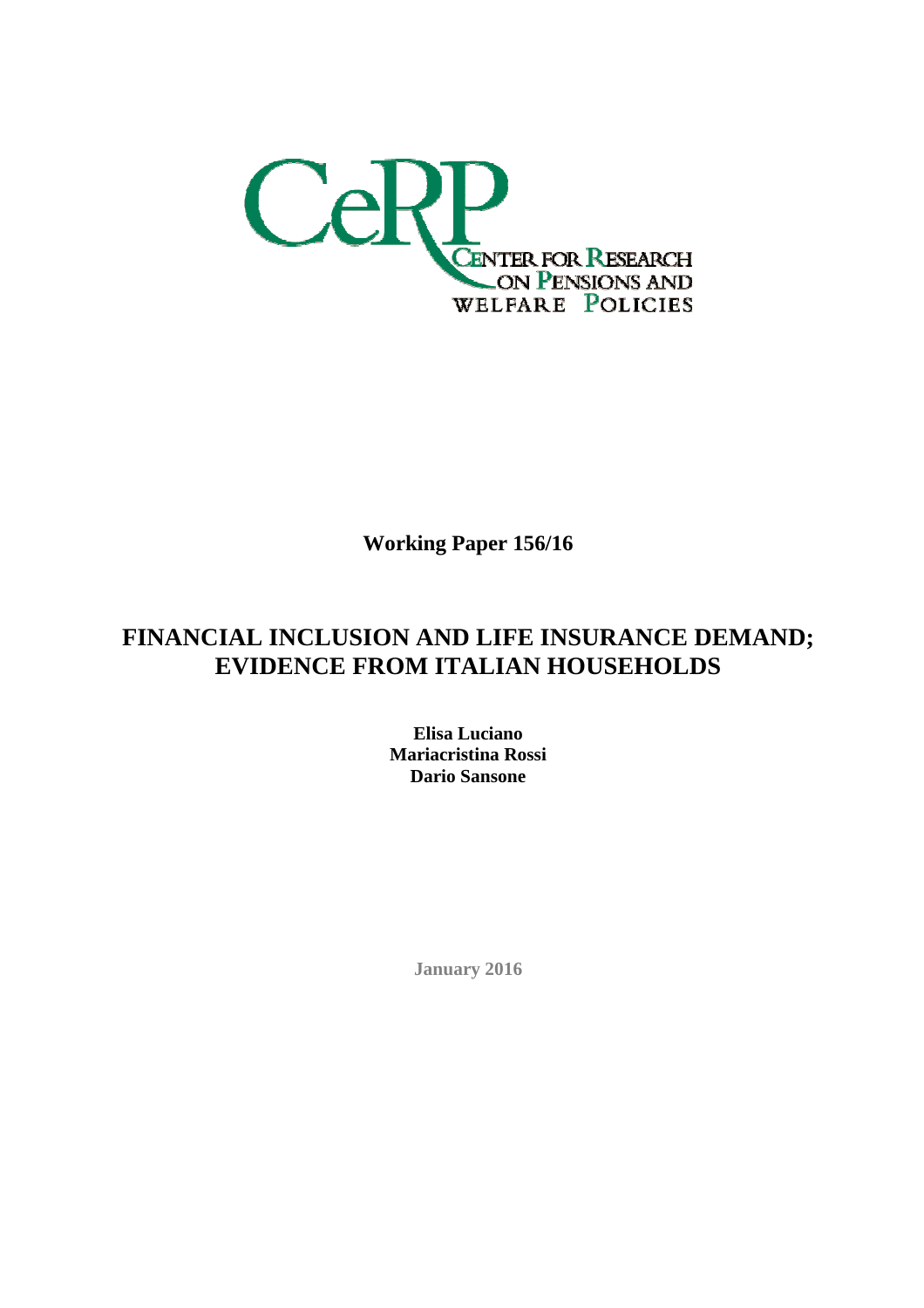# **Financial Inclusion and Life Insurance Demand; Evidence from Italian households \***

by

Elisa Luciano<sup>1</sup>

Mariacristina Rossi<sup>2</sup>

Dario Sansone<sup>3</sup>

November 2015

#### **Abstract**

This paper studies the demand drivers for life insurance, both lump sum and annuity, using the Bank of Italy (SHIW) panel dataset 2004-2012. We consider both participation and invested amounts. We use stock market participation, home ownership and financial literacy as measure of financial market inclusion. We find that financial inclusion stands as the pivotal regressor in shaping life insurance demand, especially annuities, even when we include pension funds in the definition of annuities. Instead, except gender, the traditional drivers of insurance demand, such as income, wealth, geographical or sociological variables, have a lower impact than financial inclusion. These results are robust to the inclusion of time and individual fixed effects, as well as the IV approach to tackle the potential endogeneity of financial inclusion.

<sup>\*</sup> The Authors thanks participants to the Second Cintia Conference 2014, the ILO Summer School on Gender, Economics and Society 2015, the EFMA Conference 2015, the Paris-Dauphine Workshop on Pensions 2015, the Workshop on Household Finance, Luxembourg 2015, for comments and suggestions. They are grateful to Agar Brugiavini, Pierre Andrè Chiappori, Allison Stashko, Bart Dirtis and Arthur Van der Soest for helpful comments. Discussions with J.F. Outreville on a companion paper are also gratefully acknowledged. Zeist. We thank the EU MOPACT Grant n. 320333 and Netspar for funding.

<sup>&</sup>lt;sup>1</sup> University of Turin, Collegio Carlo Alberto and Netspar Contact: **elisa.luciano@unito.it;** 

<sup>&</sup>lt;sup>2</sup> University of Turin, Collegio Carlo Alberto, LISER Netspar. Contact: <u>mariacristina.rossi@unito.it</u>

<sup>&</sup>lt;sup>3</sup> Georgetown University. Contact: **ds1289@georgetown.edu**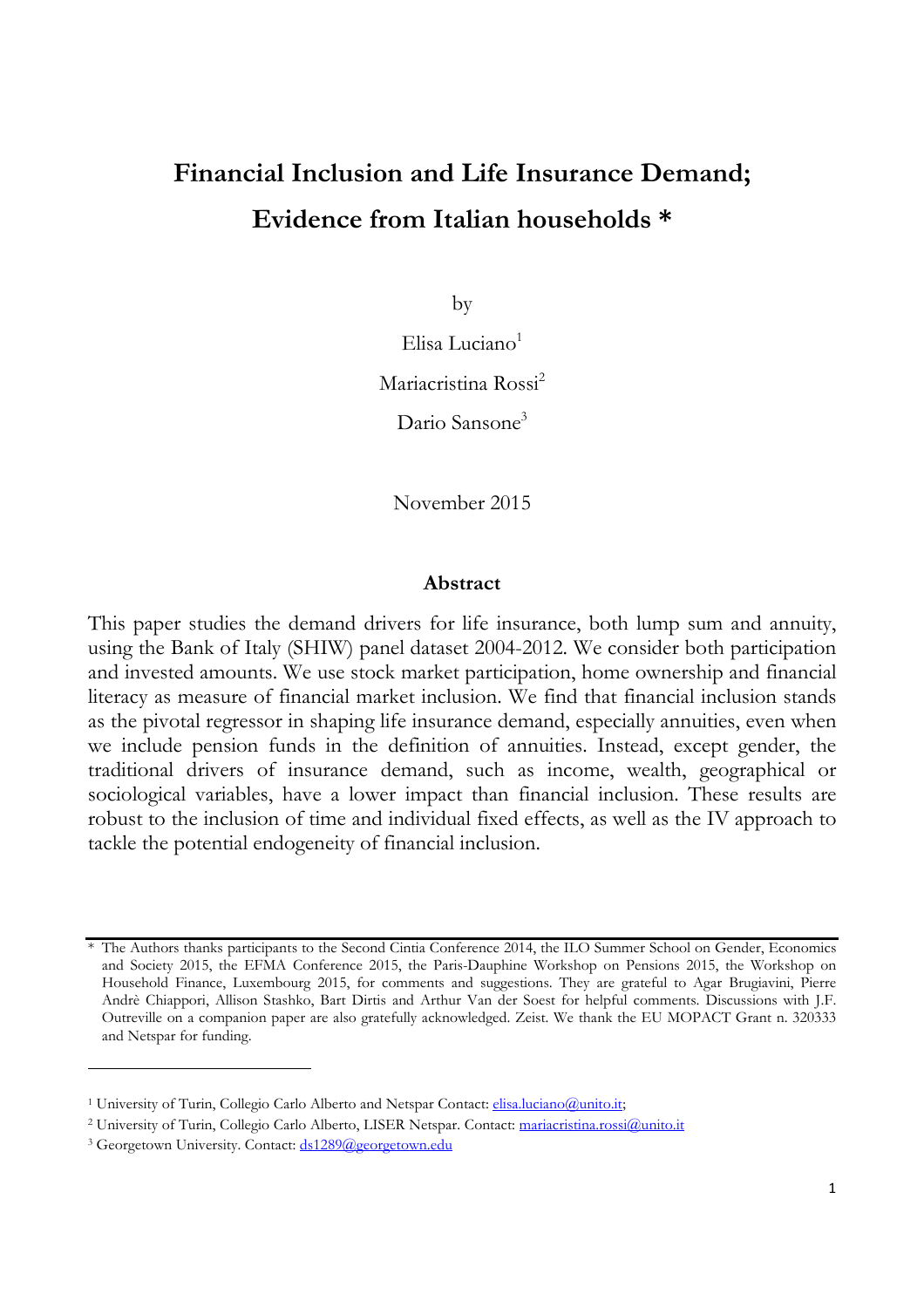#### **1. Introduction**

l

Among all forms of savings, life insurance has a distinctive feature: it permits to distinguish long-term savings from straightforward bequest intentions. Indeed, the socalled pure life insurance, be it in the form of an annuity or in the form of a lump-sum amount, which can be withdrawn or converted into an annuity by the insured, represents a form of long-term savings. Life insurance protects against the risk of longevity, especially when it comes as an annuity. As a complement to it, term insurance, which pays in case of death of the insured, isolates bequest intentions. Separating pure life from term insurance we can pick savings intentions which are not directed towards bequest. For the sake of simplicity, we call life insurance "pure-life"<sup>4</sup>.

Despite the great potential of life insurance and being a pivotal part of household saving strategy , little attention has been paid to the empirical study of its demand. This lack of research interest is particularly surprising, also in light of steadily increasing over the last decade, in Europe as well as in the rest of the world, with a slight slowdown during the Great Recession only.

Italy stands out as a good candidate to study the demand of life insurance since, together with Germany, the UK and France, it accounts for 70% of the overall premiums in Europe. It is also a paramount example of the important role of insurance among other forms of savings: the expected payments from insurance companies to households amount to 11.7% of the Italian households' total wealth (see Ania 2014). As a comparison, bonds represents 16%, shares 23% and mutual funds 8% of it.

In order to analyze the drivers of insurance demand in Italy, we look at both the determinant and the magnitude of the insurance investment, when positive. Specifically, we make use of the Survey on Household Income and Wealth (SHIW) data, as collected by the Bank of Italy between 2004 and 2012. This unique survey allows us to investigate traditional drivers of demand, such as income, wealth, geographical and demographic variables, as well as newer ones, such as financial market inclusion. We use as proxies for the latter stock holding, home ownership and financial literacy since they all represent proximity to financial market. In a second stage, we recognize the potential endogeneity of financial market participation and try to address it by using parental capabilities, as measured by parents' managerial skills, as instruments. Finally, we increase the robustness of our results by exploiting the panel dimension of the dataset and controlling for time and individual fixed effects.

To anticipate our results, we show that the demand for insurance - both participation and invested amount, given participation - is correlated with the explanatory variables already pointed out in the literature. However, financial-market inclusion has a much bigger impact than the traditional drivers.

<sup>4</sup> This class of products is compared to the so-called "mixed policies", which act as a life insurance together with term insurance.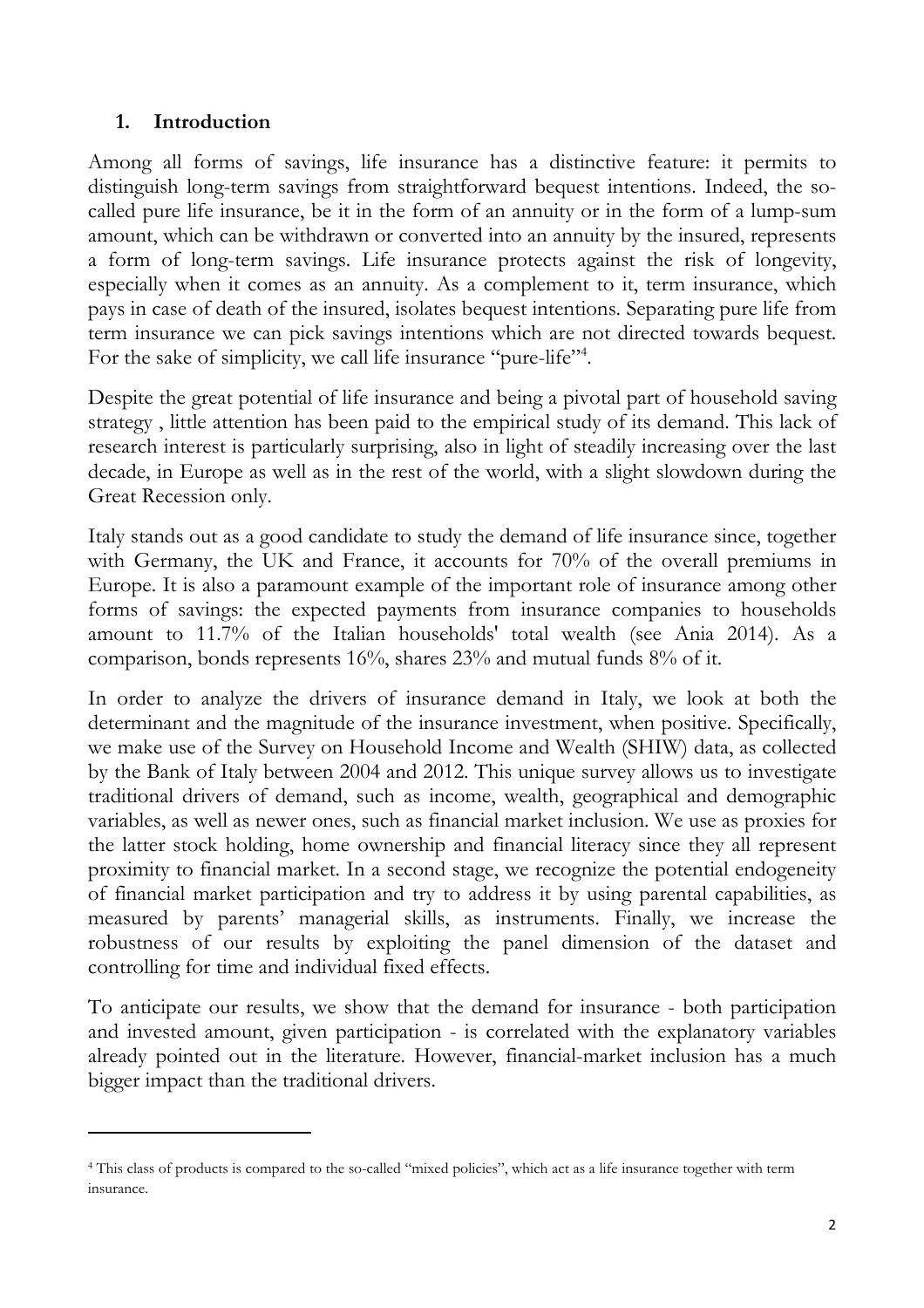Italian workers have a compulsory annuitization given by public pensions. Nevertheless, non-workers run the risk of being under-annuitized. When we interpret life insurance as potential annuity, we can therefore investigate the amount of annuitization over and beyond public provisions, provided we control for annuitization in the form of private pension plans, which in few cases can be acquired by non-workers as well (individual, open and category). To do so, we include a robustness check using either the life insurance subscription or private pension plan subscription as a source of annuitization. Results of this investigation confirm the pivotal role of financial inclusion.

In all our specifications, an important feature of our analysis is the distinction between genders. Women - at least in Italy – have a low participation rate in the labor market, with only one woman out of two working, and would need more voluntary annuitization, on top of compulsory one, which kicks in only if they work or are the widows of a worker. At the same time, women are usually less financially included and more distant than men from financial markets and matters, i.e. less involved in stock or home ownership, and less financially literate. Therefore, we expect a lower demand for life insurance by women. Again, the risk for women of being under annuitized is a vulnerability hardly considered in the saving literature. Our results show that, even controlling for financial inclusion, in all forms, gender still plays a role, and lowers further their propensity to buy and the amount they buy, when they do.

We conclude that, all else equal, an effective way in which insurance demand can be further increased is by increasing financial awareness through market inclusion.

The outline of the paper is the following. Section 2 provides the conceptual background and reviews the existing literature on insurance demand. Section 3 presents the data and the related descriptive statistics. Section 4 is devoted to our empirical analysis: we present the estimation strategy, followed by the estimation results. Section 5 concludes.

### **2. Conceptual Background**

Insurance can be very effective in helping individuals to smooth consumption and to manage savings over the life-cycle, thanks to the coexistence of pure life and term insurance, which represent respectively pure savings and the intention to bequeath. We focus on the former.

To examine the conceptual background of life insurance, we distinguish two strands of literature: the theoretical and empirical literature on annuitization on the one side, the empirical investigation of the drivers of insurance demand on the other. Indeed, there is a long standing tradition in the former literature, much less in the second.

The basic theoretical conceptualization of the demand for pure life insurance, in the form of annuities, is Yaari's model (1965). The optimal solution for the household is to subscribe to an annuity, so as to neutralize the risk of running out of wealth before death. All others equal, an annuity dominates the other investment solutions, as it incorporates the probability of survival. Hence, under Yaari's assumptions, which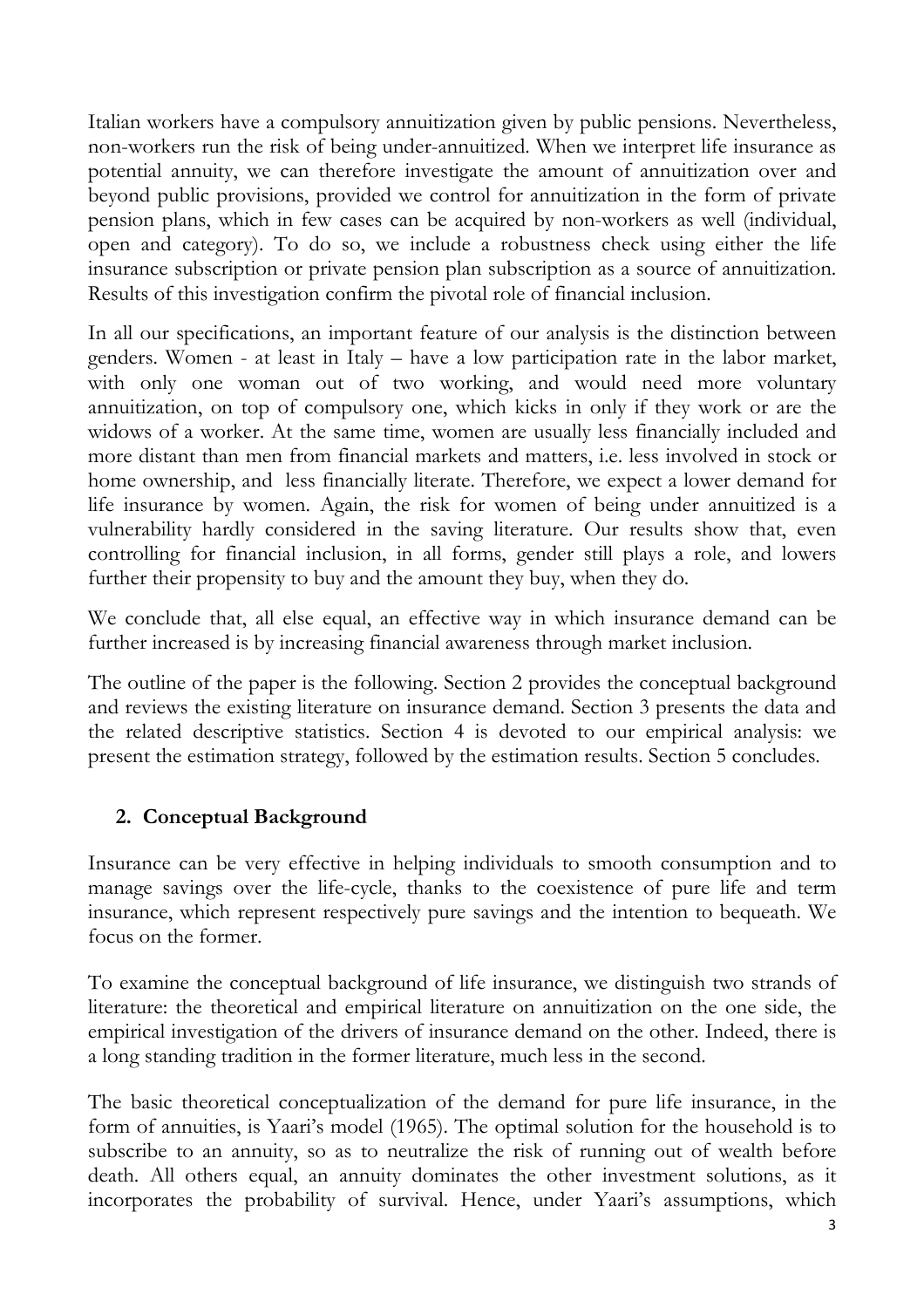exclude any bequest desire, everyone should annuitize all wealth. This is in contrast with empirical evidence and generates the so-called annuity puzzle. However, the prediction of Yaari is evidently not tenable if people have intention to bequeath or in the presence of other insurance contracts. Indeed, Yaari's model has been extended by Lewis (1989) to incorporate preferences of dependents and more recently by Davidoff, Brown and Diamond (2005) including bequest motives and health insurance (unfairly priced). Nevertheless, in the latter paper the quest for annuities remains high even in the presence of alternatives. Inkmann et al. (2010) further extend the theoretical model of the demand for insurance to include annuities, term insurance, and bonds as well as stocks choices. They show that, once the demand for insurance has been embedded into an enlarged portfolio selection model, and once this model has been calibrated to real data from the UK elderly households (ELSA), the annuity puzzle almost disappears. Another important reason for observing low demand for voluntary annuitization could be the presence of compulsory annuitization, through state social security and private DB plans. The tapering effect of compulsory annuitization on insurance demand has been analyzed by Bernheim (1991), Brown et al. (2001) and Dushi and Webb (2004).

Even after taking the above considerations into account, the total number of insured individuals should be high, even in countries where annuitization is compulsory for the working population, if - as it happens in Italy - the number of non-working citizens is high. In spite of this, apart from the cases analyzed in Inkmann (2011), the general conclusion is that too little demand for life insurance, particularly annuities (Brown 2008), is actually observed. $5$ 

As far as the main determinants of life insurance are concerned, studies have traditionally included household income, tax treatment, education, life expectancy, young dependents' ratio, risk aversion, financial vulnerability, age.

A wide strand of literature has indeed focused on the importance of income to purchase life insurance (Lewis 1989). Beck and Webb (2003) find the same evidence for 60 countries, both developing and developed ones. Li et al (2007) find a strong effect of income on the demand for insurance for OECD countries. Their findings highlight that a 1% increase in aggregate income is associated with an increase of about 0.6 percent in life insurance sales. The results are in line with the literature (i.e. Lewis, 1989, Outreville 1996 and Beck and Webb 2003, among others). Overall, there is consensus that income is significant in shaping insurance demand.

Tax treatment, and specifically the heterogeneity of the tax treatment of insurance contracts, is, under some circumstances, relevant in shaping demand. For instance, the fact that in several countries the premiums are either tax deductible or tax-exempt should spur the demand with respect to other forms of savings with comparable gross

<sup>&</sup>lt;sup>5</sup> A simple reason for that may be that insurance products are overpriced. This argument does not apply as soon as risk aversion heterogeneity between insurance sellers and buyers is high enough to make the cum-loading reservation price of the former lower than that of the latter. This paper does not dig into overpricing of insurance products. It assumes that competition among insurance sellers is high enough to make premiums lower than the average buyer's reservation price.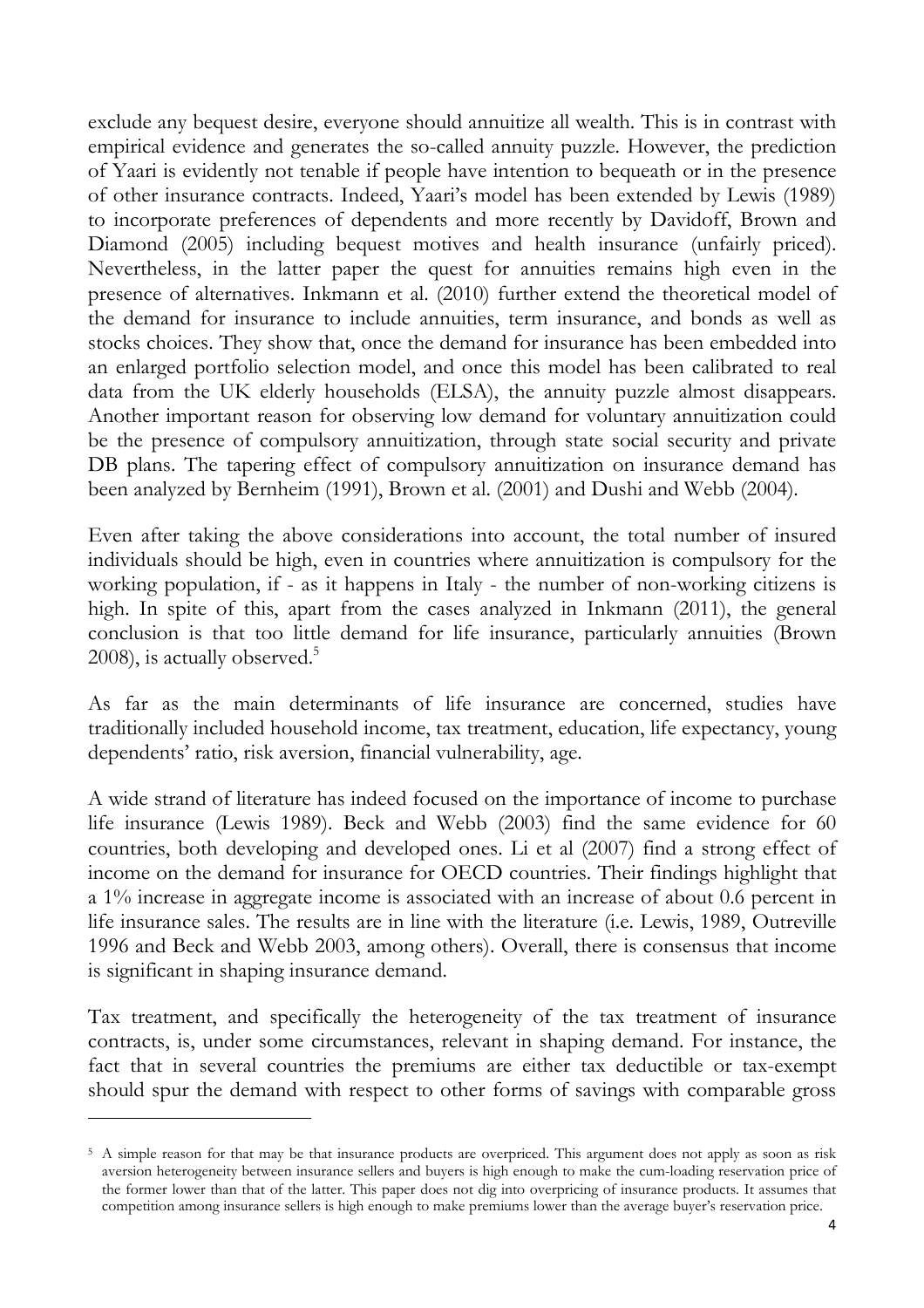returns and risk profile. This is not the case of Italy, though, as already demonstrated in Jappelli and Pistaferri (2002). Further amendments to the Italian tax code, which rendered the tax advantage of insurance even smaller than at the time Jappelli and Pistaferri conducted their study, have reduced the bias in favor of insurance even more<sup>6</sup>. For this reason, in this paper we do not take into consideration any specific tax code provision, and content ourselves with using net income, instead of gross income, as an explanatory variable.

In addition to GDP, Sen (2008) used financial debt, savings per capita, dependency ratio, adult literacy, life expectancy and crude death rate, among others, to explain the demand for insurance for selected Asian countries and India. Using micro data, the author found a positive relationship not only between the demand for insurance and GDP, but also with savings and financial development. Adult literacy rate, life expectancy, and dependency ratio were also significant. Conversely, at the macro level, neither education nor life expectancy and young dependency ratio mattered for the insurance demand (see Beck and Webb, 2003).

The sign of the impact on insurance demand of higher life expectancy, when it is significant, is in principle ambiguous. Longer life expectancies should lead, on one hand, to lower mortality coverage costs and lower perceived need for mortality coverage. On the other hand, they should lead to higher savings channeled through life insurance products and annuities. Previous papers on life expectancy and insurance demand (Brown and Kim 1993, Outreville 1996) find that the empirical evidence points to a positive correlation between life expectancy and insurance penetration.

Traditionally, risk aversion is supposed to increase the demand for insurance, all others equal. On top of that, in a recent survey, Outreville (2014) focuses on risk aversion and general education stressing that the two variables can be strongly correlated. More riskaverse individuals are likely to choose lower educational level and thus lower insurance demand.

Bernheim et al. (2003) do not find evidence that financial vulnerability to a shock matters, even controlling for family composition and shocks, as well as the tax system. Financial vulnerability is a fuzzy concept: to pin it down, Bernheim et al. select the spouse death. Lin and Grace (2007) extend the analysis of financial vulnerability, defined as above, controlling for age. At any level of financial vulnerability, the older the household the lower the demand for life insurance. Vulnerability as measured by death matters because the contribution to family's welfare of the dead member disappears, be the contribution monetary or non-monetized, in terms of time and services. We do not investigate such shocks, because we do not have a proxy for non-monetary contributions.

<sup>&</sup>lt;sup>6</sup> The tax reduction could exceed 1291 euro in year 2010 and was halved (to  $\epsilon$ 530) in 2014.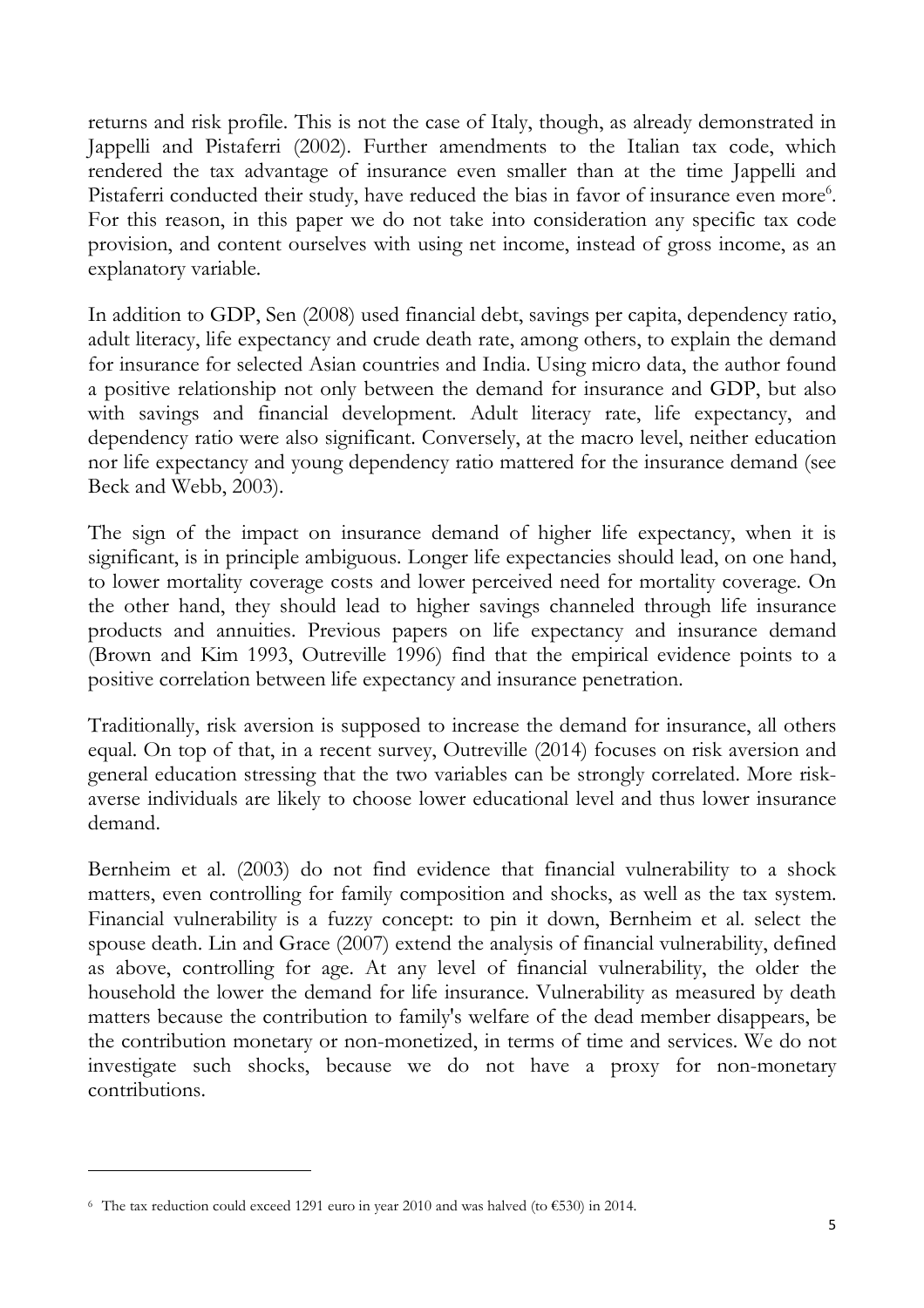Up to our knowledge, the growing literature on financial literacy has not focused on the demand for life insurance. Financial literacy provides the ability to manage wealth and help avoiding the mis-management of resources, particularly at old age (Lusardi and Mitchell 2007 and 2011 and Brown 2008). It has been shown that financially illiterate households do suffer in terms of portfolio performance and wealth accumulation (Jappelli and Padula, 2013; Van Rooij et al. 2011), irrespective of whether they ask for professional financial advice or whether they discuss investment choices with friends and relatives. Financial illiteracy leads to underperformance mainly because of lower participation to the stock market and under diversification. Evidence is mixed, though: for example, Guiso and Viviano, in a recent paper (2013) highlight that even highly literate individuals tend to choose the dominated alternative in the market, suggesting that literacy may be a poor protection against financial mistakes. A priori, the effect of illiteracy on insurance could be stronger than in other savings instruments, since insurance contracts may have both a financial component, such as the presence of a minimum guaranteed return of a guaranteed capital, and a longevity one, since their payoff is linked to the event of death or survival of the subscriber.

In studying demand for insurance, we will keep track of both the dominant evidence for under-annuitization, and the somewhat mixed evidence on the traditional demand drivers. To the latter, we will add an investigation of the role of financial inclusion, as defined in the Introduction, i.e. including financial literacy.

#### **3. Data**

l

The data source we use for our empirical analysis is the Survey of Household Income and Wealth (SHIW) which is conducted every two years by the Bank of Italy. The SHIW dataset provides detailed information about Italian households<sup>7</sup>, including household composition and characteristics, income and employment variables, wealth and its components. To our purpose, we make use also of information on the type of insurance held and the amount of premium paid.

For our empirical analysis, we have exploited the waves between 2004 and 2012. In order to carry out our analysis, we selected a sample consisting of individuals aged between 25 and 65 that are either a household head or the head's spouse, where the head is self-stated, as the person who takes financial decisions. We exclude other relatives and children living in the household so as to focus on the couple (or single) decisions. Our final sample consists of around 7,500 individual-observations in each wave.

To provide descriptive statistics for the sample, we focus on the 2010 wave. As Table 1 in the Appendix shows, the probability of owning life insurance – which is the sample frequency – is close to 7%, and it goes up to 20% if we include private pension funds, with an average premium of euros 1672. As concerns the socio-economic variables, 48%

<sup>7</sup> A household is defined as a group of individuals related by blood, marriage or adoption and sharing the same dwelling. In the tables we have often shorten the term household with hh.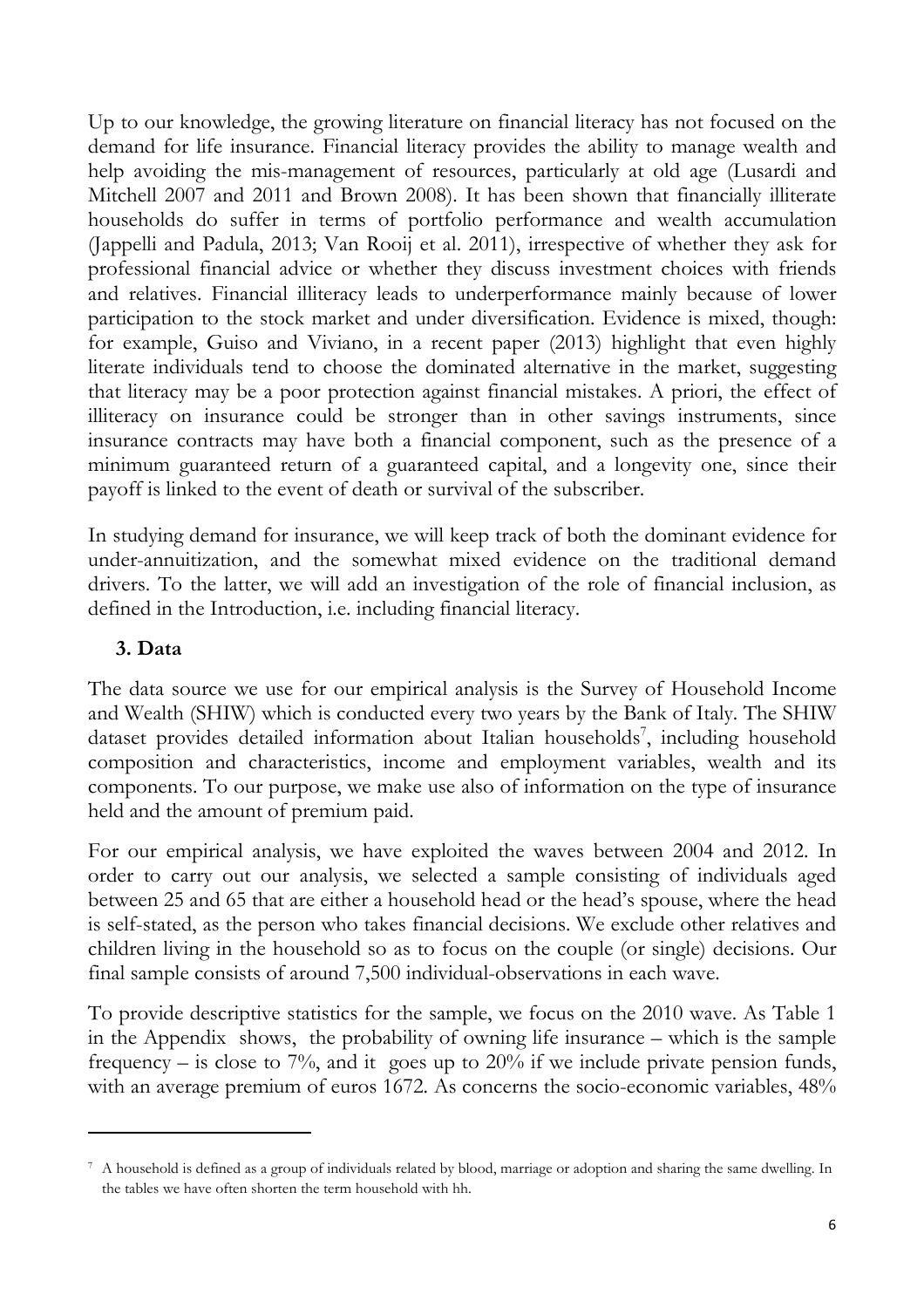of the interviewed individuals are women. Household heads are close to their fifties. A very small percentage (3%) lives with a partner without being married, while 79% of the individuals in the selected sample are married. Among all household heads and spouses, 32% has a high school diploma, 15% also a bachelor degree or higher, with the rest – an astonishing 53% - with less than a high school diploma. As concerns employment, close to 11% is inactive, which means that he or she does not participate in the job market (students, housewives, unemployed people) but is not retired. So, a high 89% has either labour income or a pension. The inactive percentage goes up to more than 18% if we consider women only. Thirteen percent of the sample is self-employed. The number of years in which household heads have been working is quite high, 23, but consistent with the age and education profile of the sample. 18% of the household heads and spouses live in a medium city (20,000 to 40,000 inhabitants), 46% in a large one (40,000 to half a million), 9% in a mega city (more than half a million), while the rest live in urban conglomerates with less than 20,000 inhabitants. North and Centre Italy host around 66% of the respondents, with the rest living either in the South or in the Islands. In order to assess the effect of family composition, which is expected to affect the propensity to buy insurance, we exclude both the household head and its spouse from the following indicators. Given that, on average there is less than one member in the family who is below 25 years, with an even smaller percentage of members above 25 (less than a third). These numbers point to the small number of family members typical of Italian families, and come as no surprise. Similarly, the proportion of households with offspring outside the household, be them sons or daughters of the household head or his spouse, is 29%. Last, if we look at wealth and income, average net individual income is 22,283 euro (median is 19,831), and it represents 60% of the household income. This shows that the person who takes financial decisions and his or her spouse are also the main income providers in the family. The median ration of individual net income over individual net wealth - which comprehends real and financial assets, net of debts – is around 0.09.

Surprisingly, few households have stocks, around 8%, which includes mutual funds, while a large majority, more than 70%, owns a house. Again, this is typical of the Italian propensity to allocate wealth. Last, in a scale from 0 to 1, the average self-stated risk aversion is 0.4. The corresponding dummy takes the value one only if the respondent, in choosing among four levels of increasing returns with increasing risk, are tied to the safest solution ("low returns, but no risk of losing the invested capital"). We will come back to this measure after having described financial literacy in the sample. We will see that risk diversification as demonstrated by wealth allocation, risk understanding as appearing in the financial literacy questions and self-stated risk aversion sometimes provide contradictory signals.

Given the importance that financial literacy will play later, Descriptive 1 separates the percentage of household heads and spouses owning a life insurance product who were able to answer correctly to at least two out of the three SHIW questions which measure financial literacy, from the ones who were not. We consider them as having respectively "high" and "low" literacy. The Appendix shows that, on average, household heads give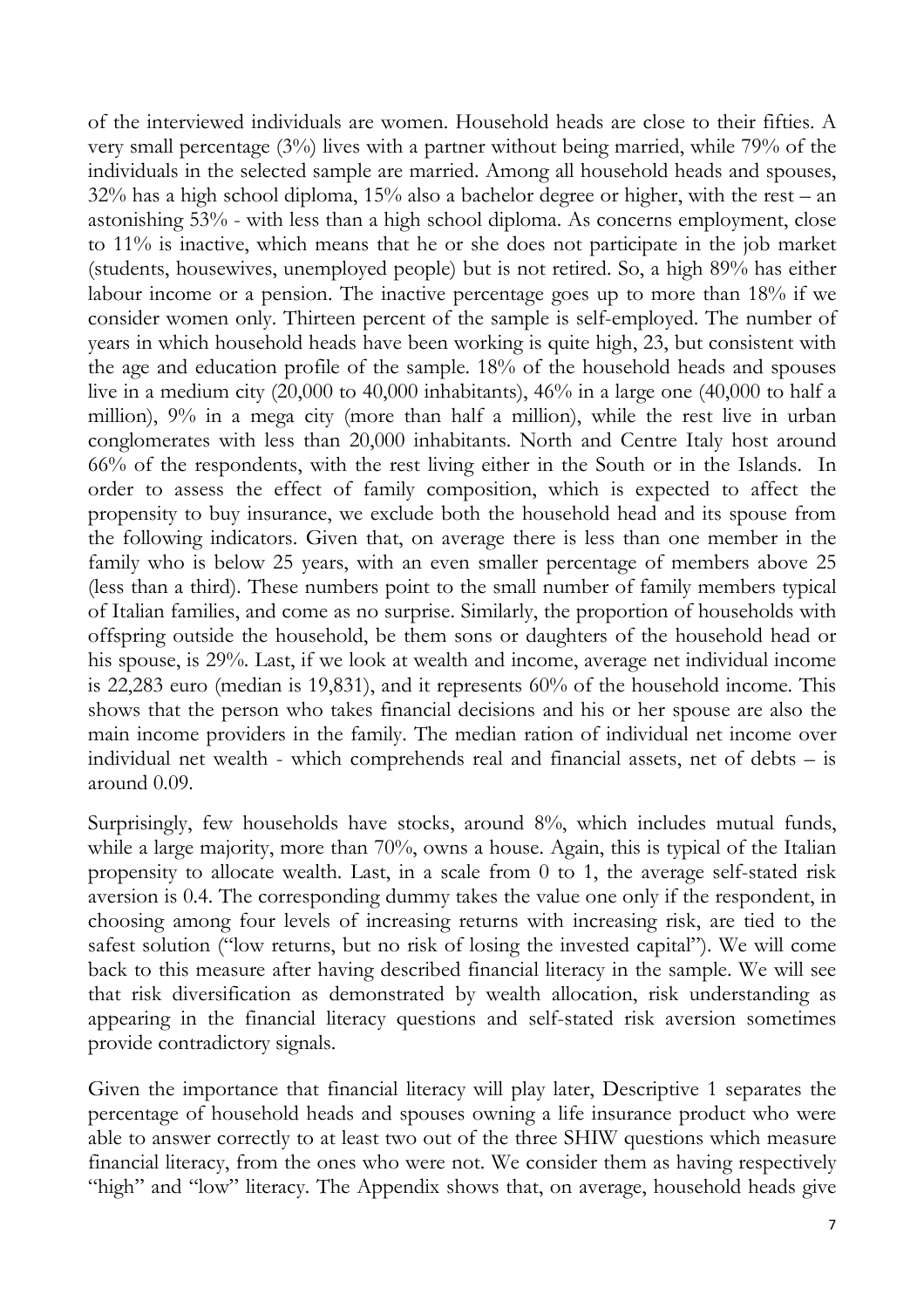about two correct responses (the median is 2). As a consequence, low financial literacy in this section corresponds to giving less than the sample average correct answers. Financial literacy is measured in the SHIW survey through three questions. The questions assess the respondent's knowledge of the concepts of variable versus fixed interest-rate mortgage, inflation rate, portfolio risk and diversification. Two of the questions, regarding inflation and diversification, are similar to the questions formulated in the seminal paper by van Rooij et al. (2011), while the third is even more challenging than theirs, since in the van Rooij set-up it is sufficient to be aware of the difference between simple and compound interest rate to answer all questions correctly, while in the SHIW case a more subtle difference, between fixed versus variable interest rate, qualifies the respondent as 100% financially literate. Given the importance that financial literacy will play later, Descriptive 1 separates the percentage of household heads and spouses owning a life insurance product who were able to answer correctly to at least two out of the three SHIW questions which measure financial literacy, from the ones who were not. We consider them as having respectively "high" and "low" literacy. The Appendix shows that, on average, household heads give about two correct responses (the median is 2). As a consequence, low financial literacy in this section corresponds to giving less than the sample average correct answers.

The table Descriptive 1 indicates that independently of gender, insurance coverage more than doubles for more financial knowledgeable households. Among those with low financial literacy, only about 3.8% owns a life insurance, while among the financially literate respondents around 7.8% are insured. This already suggests that financial literacy is a driving factor of insurance demand. Furthermore, in the whole sample there is a substantial gender gap, and this is true at all levels of financial education. While 4.4% of the low-financially literate men own insurance, the percentage goes down to 3.2% for women with the same level of financial knowledge. The same happens for highly literate household heads and spouse: 9.5% of them buy insurance if men, only 5.9% if women. Since highly financially literate household give the average or higher than average answer, we can consider the column "high" of the table as quite representative of the sample: this explains why the last column, which includes the whole sample, is close to the "high" one.

| low | high |      |
|-----|------|------|
|     |      |      |
| 4.4 | 9.5  | 8.25 |
| 3.2 | 5.9  | 5.2  |
| 3.8 | 7.8  | 6.8  |
|     |      |      |

Source: SHIW 2010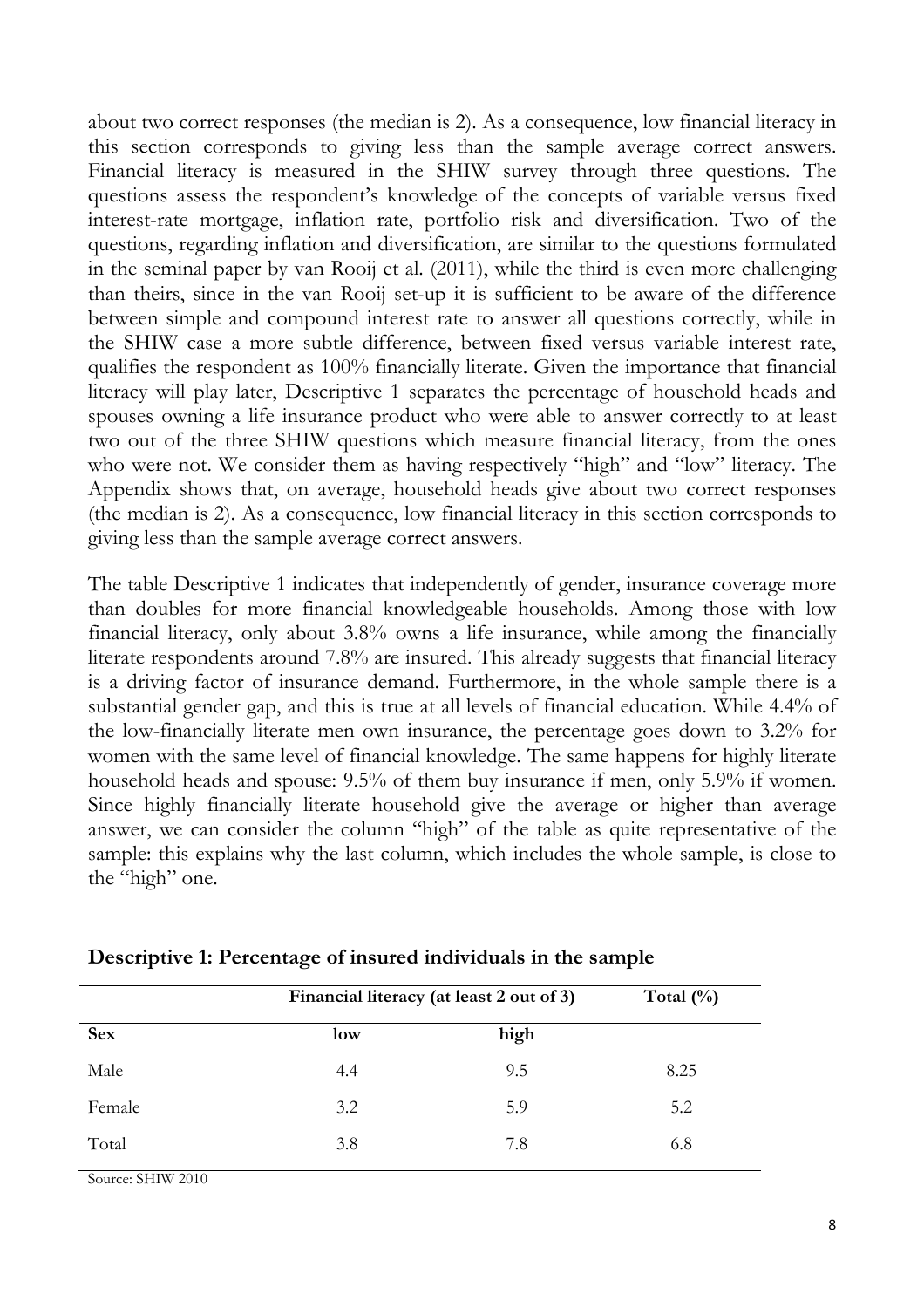#### **4. Empirical Analysis**

After the description of the data, let us investigate the determinants of life insurance demand, starting from participation (section 4.1) and then examining the amount of premiums paid, given participation (4.2). In Section 4.3 we explore robustness with respect to the inclusion of other non-compulsory annuities, i.e. private pension plans.

#### **4.1 Estimation results on life insurance participation**

We start our analysis by looking at the probability of owning a life insurance product. Results are presented in Table 2, which contains the marginal effects on that probability of increasing the regressors. A detailed description of them is in the Appendix.

We initially estimate the probability using a linear regression model and exploiting data available from the 2010 SHIW<sup>8</sup>. This is the content of Columns 1 to 3. All specifications include the traditional determinants of insurance demand such as gender, age, marital status, education, working situation, geographical variables, household composition, income, wealth, risk aversion. In addition to these variables, Column 1 includes financial literacy, while Column 2 takes into account the potential endogeneity of financial literacy by instrumenting it with two dummy variables indicating whether the mother or father of the respondent were managers, entrepreneurs or self-employed (when they had the same age of the respondents). Column 3 approximates financial inclusion with stock holding. In order to check the robustness of our results, we use the 2012 and 2010 wave to estimate a time and individual fixed effects model using the same regressors of the OLS estimation.<sup>9-10</sup> We estimate the model using the whole sample as well as keeping males and females separated (Column 4-6). We focus mainly on the FE estimates, because they are the most robust.

Among the traditional determinants of life insurance demand, being a female, which is evidently taken into consideration when fixed effects are not present, lowers the demand for insurance, by 2% on average. Age is another significant variable, in all OLS specifications. The demand for life insurance is concave in age, as expected from its savings nature, with a peak at around  $48<sup>11</sup>$ . In most specifications, the age of the spouse instead is not significant. The fact that age of the spouse if not a relevant determinant

<sup>8</sup> We did not run the same regressions for 2012 since financial literacy had not been asked in the 2012 SHIW.

<sup>9</sup> Given that financial literacy has not been measured in 2012, we have been able to estimate this FE model only by including stock holding. Financial literacy was measured in the 2008 survey as well, but the different questions about life insurance make it impossible to compare results across years. Indeed, in 2010 and 2012 individuals were asked if they owned a life insurance, and subsequently they were asked separately if the contract included a life and/or death clause. On the other hand, in 2008 the follow-up question asked about the death clause but not the life one. Therefore, since there are also mixed insurances which includes both life and death clauses, we cannot derive the total number of life insurances In other words, we can derive exactly how many pure life and death insurances were subscribed, but we cannot evaluate the number of mixed life insurances. As a consequence, we cannot even derive the premium paid for such insurances.

<sup>10</sup> Since we use only two waves in these specifications, the individual FE is equivalent to a First-Difference estimator. Furthermore, adding both time dummies would lead to perfect collinearity, so only the indicator variable for 2010 has been included as a regressor.

<sup>&</sup>lt;sup>11</sup> 0.0097\*1000/(0.1000\*2) since age^2 is divided by 1000.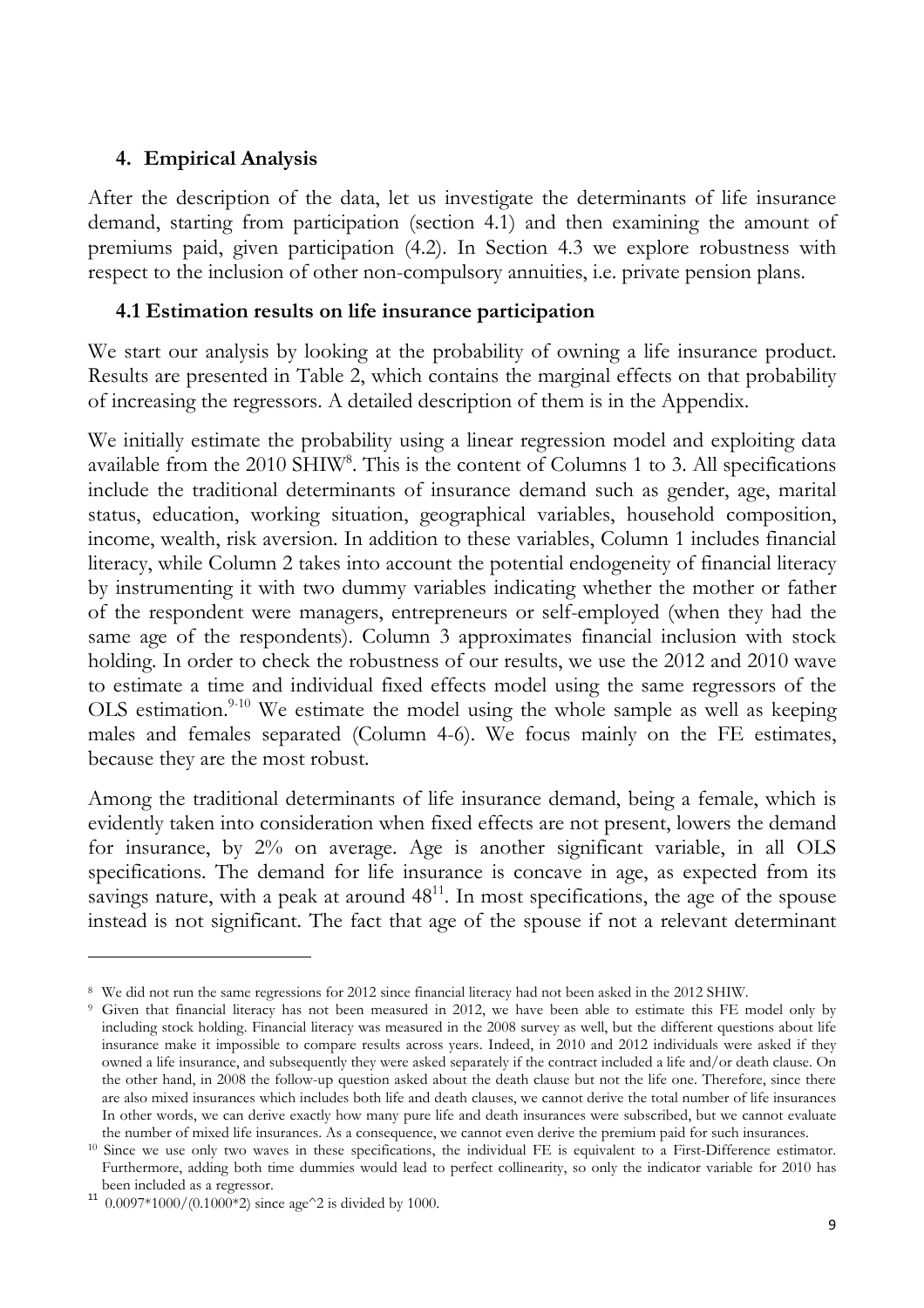may suggest that the decision of buying a life insurance is done at the individual level rather than the family one<sup>12</sup>.

In the FE version, individuals who live together but are not legally married are more likely to have a life insurance. The same happens for married individuals, with the exception of males. Education is an important determinant in the OLS estimation, while is not significant any more once we look at the FE version. It is likely that the low significance level is due to the low variability in the sample because we have not included individuals younger than 25.

We expect individuals who do not participate in the labor market and who are not retired yet to be more likely to have life insurance, because they need to protect themselves against the risk of not having enough income once old. Indeed, this is what we observe for males (Column 5). However, the coefficient of "inactive" is negative and significant for women. This is a particularly worrying result, especially if we take into account that women participate less in the labor force and are therefore at risk of underannuitization. Note that here we do not distinguish between households in which a man has the highest income from households in which the highest income comes from a woman. We do that because in both cases there would be a substantial amount of services, mainly care and housekeeping, which are non-monetized and not captured in the survey, and are very often provided by women. Our estimates say that, being the welfare of the household due to man or women, both in monetized and monetized terms, female individuals, all others equal, are asking for less insurance than men. In addition to this, the interaction between being a woman and being inactive is not significant, with the exception of the FE case.

Consistently with intuition and with the findings of Luciano, Outreville and Rossi (2015), we expect that being self-employed raises the probability of buying life insurance. While the OLS estimator is significant, we cannot reject the null that the FE estimator is zero. However, in the latter we are controlling for time invariant factors, such as risk aversion and entrepreneurial risk, which are likely to be related to the employment status.

Similarly, once we control for income and working status, we expect more individuals willing to subscribe to life insurance among the new generations, given the recent pension reforms and the precarious working conditions of these generations. Nevertheless, the number of working years does not significantly affects insurance demand, so it does not seem that young people protect themselves against income volatility later in life by insuring themselves, even keeping all the other determinants fixed.

<sup>&</sup>lt;sup>12</sup> If the respondent did not have a spouse, the age of the spouse is set to zero. We have also tried to impute the average spouse in each wave if the respondent did not have a spouse: the results did not change substantially. Table available upon request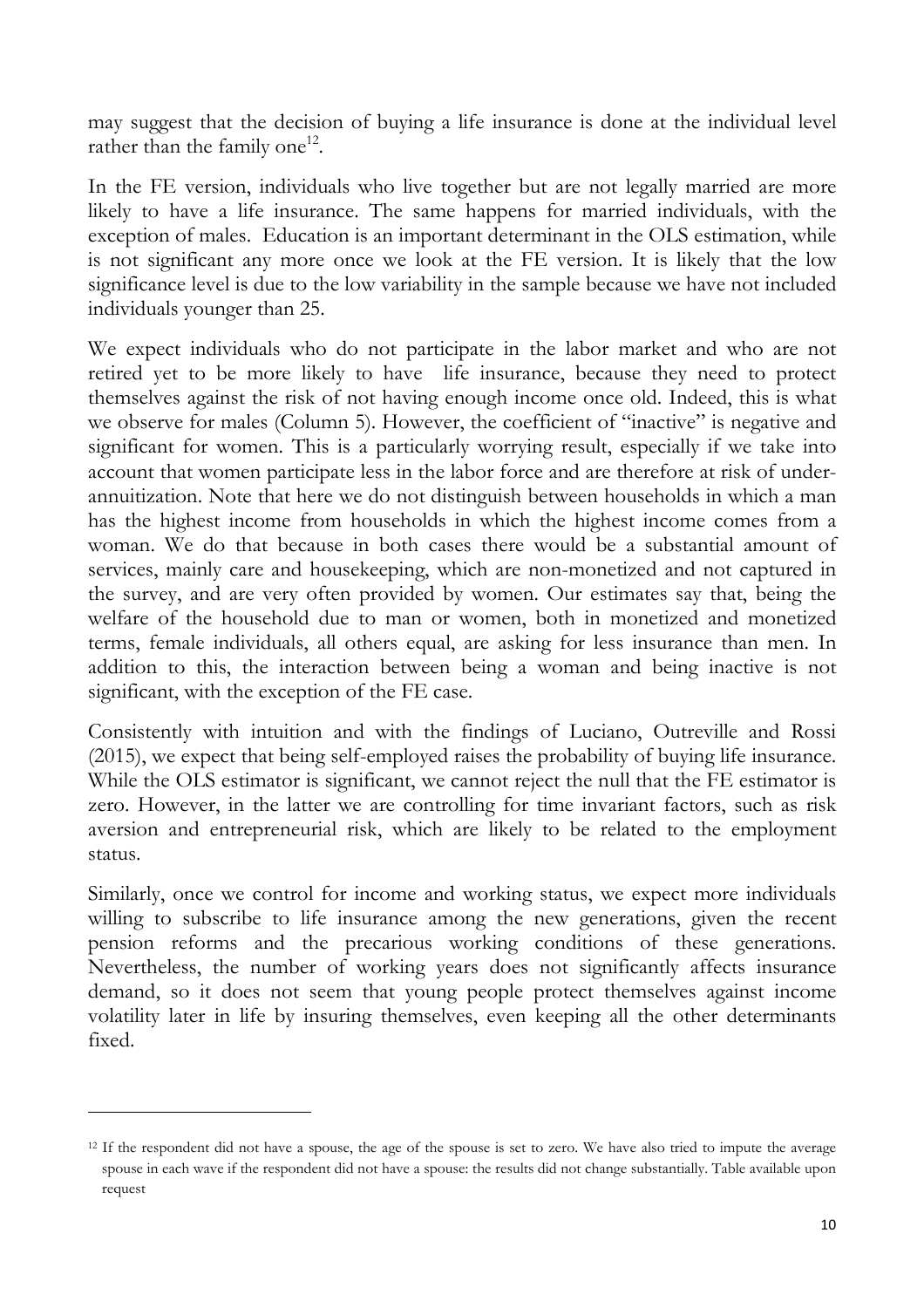The magnitude of the city where the household lives cannot be rejected to be null: in this sense, there does not seem to be a price effect, due to higher price levels in big cities, which was expected to lower insurance demand. In some isolated cases there is a negative effect of living either in the North or in the Center, with respect to the islands, which could reflect the just mentioned price effect.

Household composition does not seem to affect the participation to the insurance market, be it measured by the number of household members below, above 25 or offspring outside the household.

As predicted by most of the theoretical literature and confirmed in previous empirical literature, the logarithm of income has a positive effect on the demand for life insurance.<sup>13</sup> This points to the nature of life insurance as a form of savings, and comes as no surprise. Nevertheless, the coefficient is no longer significant when the sample includes only women.

Individual income over wealth instead cannot be proved to be significant. Faced with concentration of income on one individual, households should rationally react by buying more insurance, so as to protect their permanent income. Despite this consideration, the coefficient does not differ significantly from zero, which may be again a worrying result for the member of the couple who earn less, i.e. typically the woman. The same happens with the ratio of the respondent's income over the total income of the family.

Risk aversion – which in the SHIW dataset is measured by the risk attitude of the financial decision maker in the household rather than at an individual level – cannot be proven to be significant in the OLS case, it has a positive effect when we go to FE, although it is not significant when only men are considered. However, we should remember that self-assessed risk aversion, as in the SHIW dataset, is usually not very reliable. We will have a confirmation of that for the current survey once we consider the rest of the household asset allocation, namely having stocks or a house. An individual who states not to be risk averse but diversifies is indeed quite contradictory in his statement.

Once we look at our regressors of interest, i.e. those used as proxies of financial inclusion, we can notice that home ownership increases the probability of having a life insurance. Despite this, its coefficient in the FE estimation is not statistically significant, probably because of the low variability of this regressor over time. The result for stock participation is more interesting: holding stock has a positive and significant coefficient both for the whole sample and for men alone, but not for women. When households participate to the financial markets, they do it across asset classes. On average, holding stocks increases by 5 percentage points the likelihood of having insurance, while this increase amounts to 8 percentage points for men. We attribute the evidence that holding stock does not matter for women to the fact that women are not the financial decision maker in most of the cases - and the questions about saving allocation are

l

<sup>&</sup>lt;sup>13</sup> We include income in the regressions in log form since we expect the relationship to be exponential, i.e. linear in log.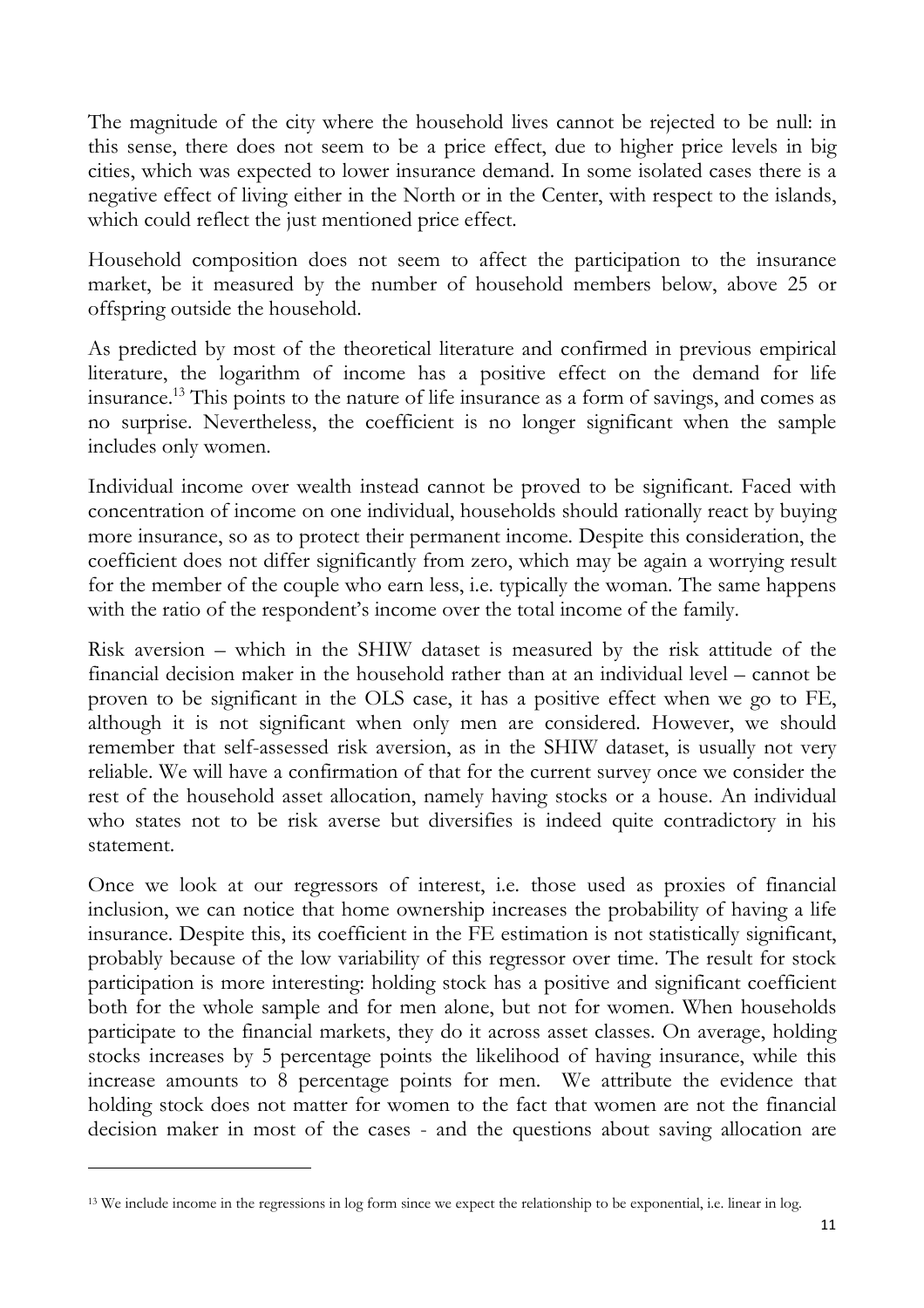available at the family level only - thus holding a stock in the family is not necessarily reflecting a female decision.

Last but not least, our estimates allow us to claim that financial literacy is a key determinant of life insurance demand: as the descriptive statistics anticipated, literacy matters, in that both the estimates in the OLS and IV regressions are positive and significant. Improving financial literacy scores increases up to 45 percentage points the likelihood of having insurance<sup>14-15-16</sup>, while whether the family owns a stock increases the likelihood by almost 4 percentage points in the OLS regression. It is a fact that people who are financially literate do participate more to the stock market, hence, showing a better balanced portfolio (van Rooi et al. 2011). This is the case, also, of life insurance market participation.

#### **4.2 Estimation results on life insurance premiums**

 $\overline{a}$ 

This section studies the correlation of premiums paid with the explanatory variables introduced above. Instead of focusing simply on participation, we look at the amount of income or wealth devoted to insurance protection. We use a Tobit model to allow for the zero values of the dependent variable for those who do not have any insurance contract. The results are presented in Table 3. As in Table 2, Column 1 includes financial literacy among the regressors, Column 2 accounts for the endogeneity of financial literacy by fitting an IV Tobit model<sup>17</sup>, Column 3 one uses stock holding as a proxy for financial inclusion.

First of all, the coefficient of women is negative, statistically significant and it has an ample magnitude in all specifications. This confirms the scarce importance given to annuitization and consumption smoothing by the female head or spouse, even when they participate, either because she does not contribute to the household income, or because her role is not monetized. It may thus signal that women undervalue the opportunity cost associated to their role in the household.

Second, as it already happened with participation, premiums paid are concave in the age of the household head, while the age of the household's spouse does not seem to play a relevant role.

<sup>&</sup>lt;sup>14</sup> The OLS estimate is significantly lower than the IV one. This downward bias of the OLS coefficient may be due, among other things, to measurement errors.

<sup>&</sup>lt;sup>15</sup> Since we have two instruments (mother and father working conditions), we can test the exogeneity of these instruments through a Sargan-Hansen J test. The Hansen p-value reported at the end of Table 2 is very high, thus we are far from rejecting the null, which means that we can be confident in the exogeneity of our instruments.

<sup>&</sup>lt;sup>16</sup> As usual with the IV strategy, we may be concerned about the weakness of our instruments. In order to dissipate any doubt, we estimated the same model using a LIML estimation, which is less biased than the 2SLS in case of week instruments. Furthermore, we picked our strongest instrument, i.e. father managerial ability, and we estimated a simple IV model, which is median-unbiased and therefore not subject to the same critiques. The estimated coefficients of financial literacy are still between 0.44 and 0.45, thus supporting our results. Finally, we have also estimated a GMM model, which is more efficient: the coefficient of financial literacy is still significant at 1% level. Tables available upon request.

<sup>&</sup>lt;sup>17</sup> The Stata command ivtobit provides a Wald test for the exogeneity of financial literacy: since the test statistic is significant, we can reject the null hypothesis of no endogeneity. Thus, the IV strategy is appropriate here.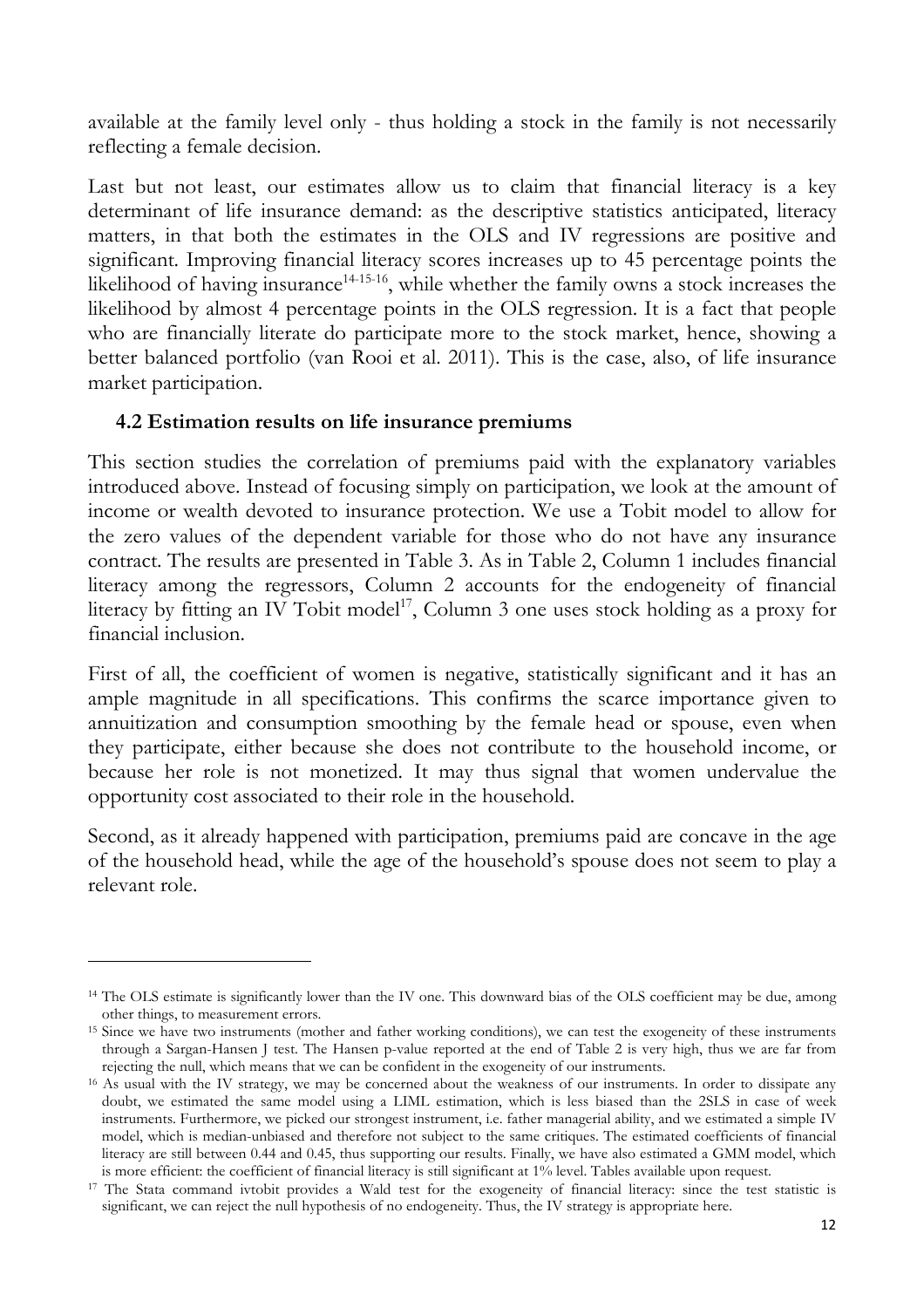Living together is insignificant, while being married is relevant only in the IV specifications.

Holding higher education (high school and more) was significant in the OLS estimation of life insurance demand but not in the IV and FE ones. Similarly, both secondary and tertiary educations are positive and significant in the Tobit specifications, even if they become insignificant in the IV Tobit one. This suggests that general education gives a sense of the amount of coverage one needs, once he decided to enter the insurance market, more than affecting the decision to insure or not. In most cases, it is positively associated with the sensitivity of the insurance demand.

Contrary to what we found above for participation, the intensity of life insurance demand does not depend on the employment condition. Indeed, both "inactive" and its interaction with the female indicator have insignificant coefficients. Nevertheless, selfemployed workers tend to pay higher premiums, in the same way as they tended to participate more<sup>18</sup>. The number of working years is still not relevant.

Geographical variables, in the sense of amplitude of the city one lives in, are still not significant. Living in the North or Center has again a negative effect. So, geographical variables play roughly the same role they had for participation.

A similar phenomenon occurs for the age mix of the dependents and the presence of offspring outside the house, which again do not affect the level of premiums.

Income has a positive and significant effect in all specifications except when financial literacy is instrumented. On the other hand, income over wealth and individual income over household income are never significant.

Stock market participation has positive and significant coefficients with a high magnitude. Even home ownership has a substantial impact, although it disappears in the IV specifications.

Risk aversion is not significant in explaining the amount spent. Again, we would impute this to the fact that risk-aversion is self-assessed, since other implicit indicators of risk aversion in the survey, i.e. diversification via home ownership and stock holding, do appear significant.

Home ownership has a substantial impact, although it disappears in the IV specifications. Stock market participation has positive and significant coefficients with a high magnitude.

l

<sup>&</sup>lt;sup>18</sup> This holds true in all specifications except when financial literacy is instruments. We can explain this change by noticing that the excluded instruments, i.e. mother and father managerial experiences are highly correlated not only with financial literacy, but also with self-employment.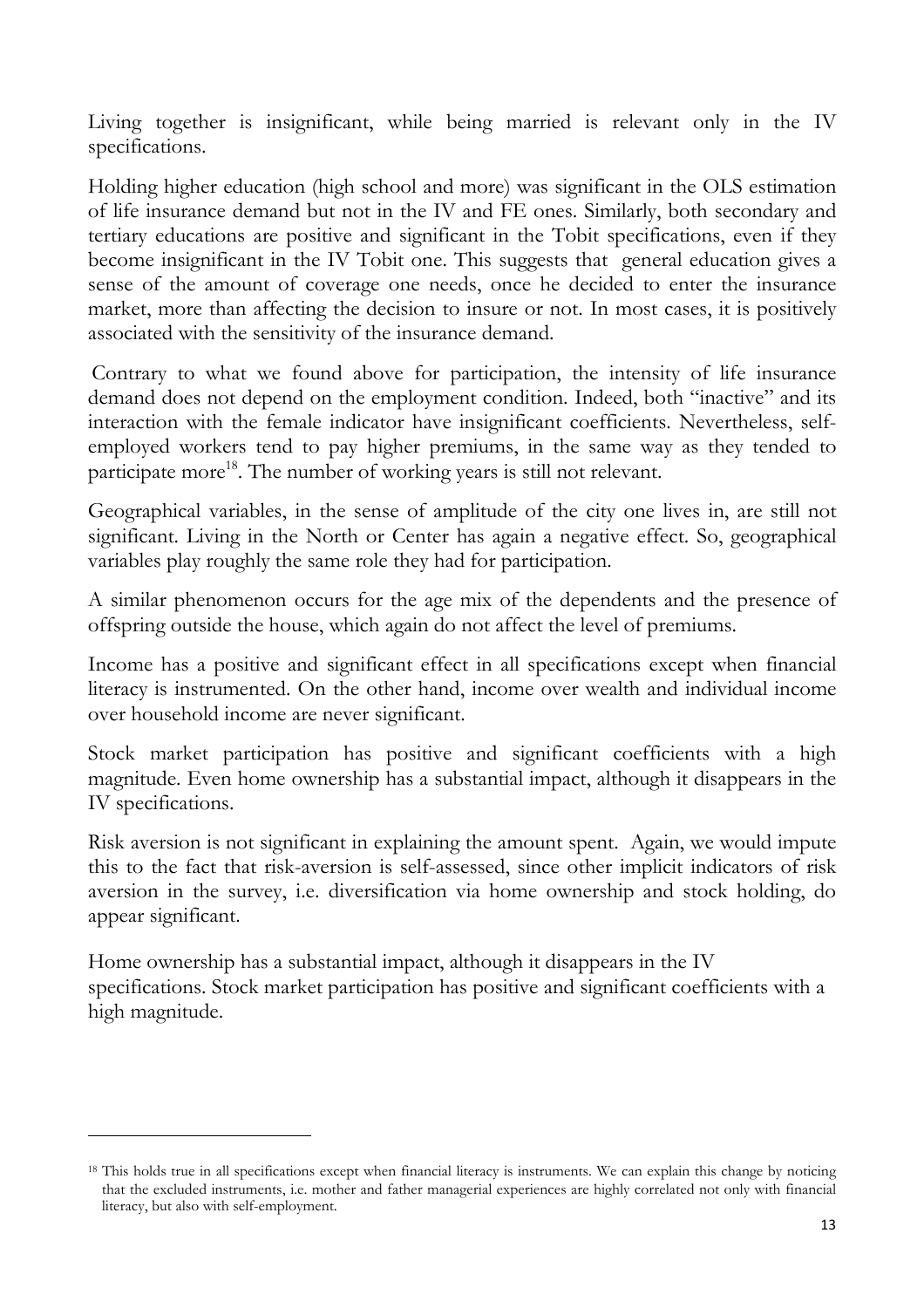Once taking into account endogeneity, financial literacy seems to be the driving force among the human capital variables. As for market participation, our new regressors turn out to be extremely important in determining the intensity of the life insurance demand. Home ownership, stock market participation and financial literacy, either combined or in isolation, appear as significant and give a high contribution to the explanation of premiums. This confirms the role of financial market inclusion, as well as the understanding of risky market values and payoffs, in explaining the amount of hedging through insurance. People who are included in the financial market participate more and spend more than their peers, all others equal. Alternatively, risk aversion is better approximated by observed diversification through the stock than by self-declarations.<sup>19</sup>

#### **4.3 Estimation results on life insurance and pension funds**

As a robustness check, we have used the same model as in Section 4.1 but we have considered as dependent variable an indicator equal to one if the respondent owned a life insurance or a pension fund. This has allowed us to extend the analysis using the 2004 and 2006 waves, where – opposite to what happens with the other waves – insurance and pension participation were not separated. Results are reported in Table 4, where, as before, the first column includes all respondents, while the next two are divided by gender.

We have also added as control a variable indicating whether the respondent's severance payment (TFR) had been allocated to a pension fund. This has been necessary in order to take into account the reform implement in 2007 where the employee could decide to leave his or her severance package to the employer, or to invest it with a pension fund. The default option was the pension fund, so the ones who answered "don't know" to the question whether they had a fund or not were counted as having it. Since the reform started in 2007, the indicator variable takes always value zero in the 2004 and 2006 waves. This may be considered a strong imputation, so we checked our results by including an addition column where only 2010 and 2012 were used. Results do not change substantially. This last column is also useful also to compare the coefficients between Table 2 and 4.

Home-ownership has now negative and significant coefficients. This result - apparently difficult to reconcile with the previous ones - is not contradictory: here we are explaining participation, and we can think of having real estate as a factor which fosters insurance,

<sup>&</sup>lt;sup>19</sup> At this point, we may worry that the restrictions imposed by the Tobit model are too stringent: we are assuming that the same variables explain participation to the life insurance market and the premium amount. Furthermore, the coefficients have to have the same sign both when explaining the probability of a nonzero observation and the level of a positive one. In addition to this, the Tobit model - since it is built to take into account the censoring of the latent variable - predicts not only a cluster of zeros, but also some relevant mass around zero. We do not believe that these assumptions are too strong in this setting: there are no potential variables which would affect participation but not demand intensity, not the sign of the regressors is expected to differ, and there is some relevant mass around zero. Even if the latter were not true, the coefficient would be attenuated, so our results would still be valid. Nevertheless, in order to check the robustness of our estimates, we have estimated a Heckman (Tobit II) model where the first step is a Probit model for computing the probability of owning a life insurance (0-1 variable), and the second step has the premium amount as dependent variable, so people without insurance have missing values for premium amount. In the second stage, the coefficient of the Mill's ratio is not statistically different from zero, thus we can rule out the sample selection issue. Results are available upon request.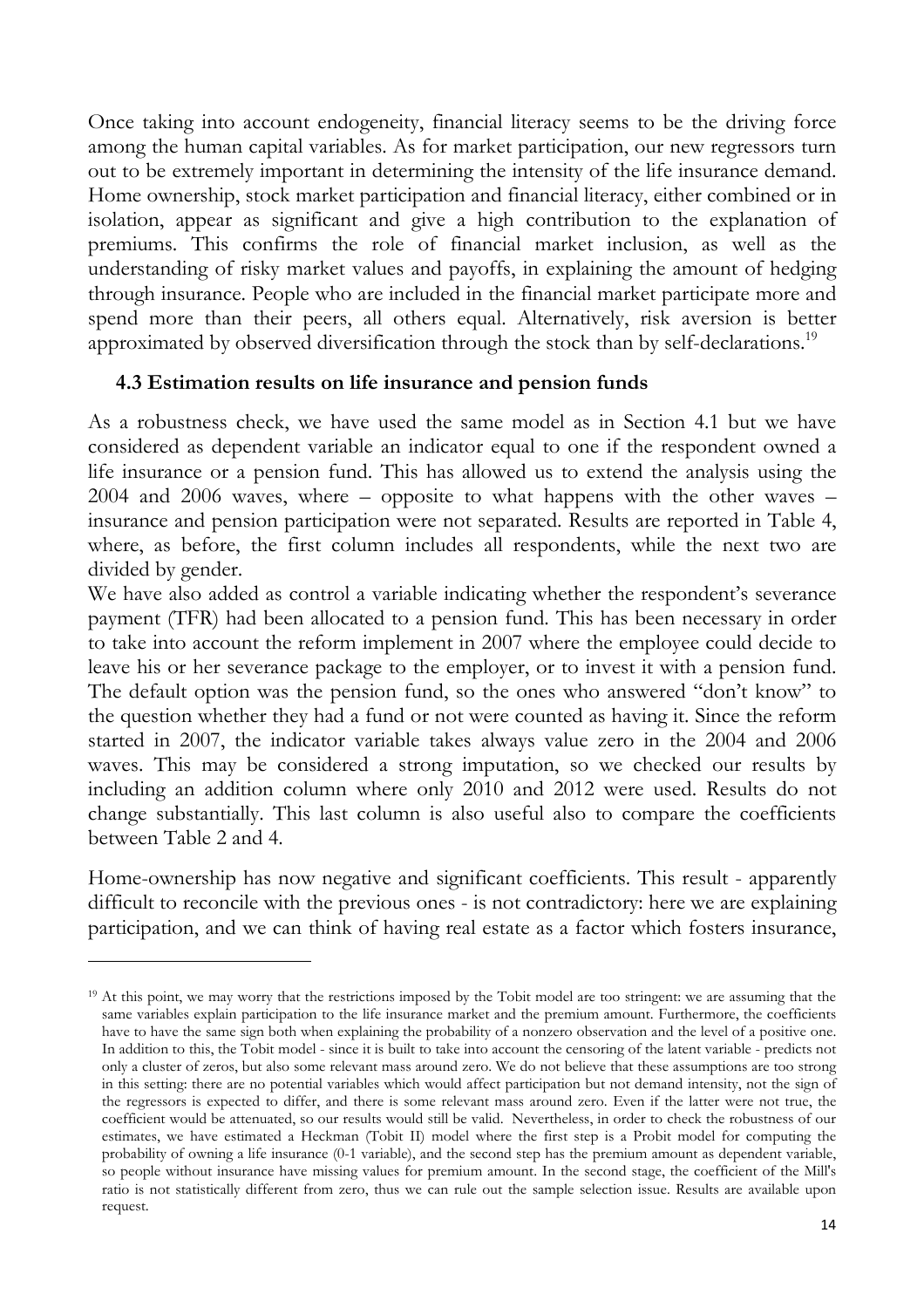because it signals proximity to the financial market, while it depresses the quest for additional pensions.

The main – reassuring – result is that the effect of holding stock is again positive and significant in all specifications. This supports the conclusions drawn in the previous sections: financial inclusion is a pivotal determinant of life insurance demand.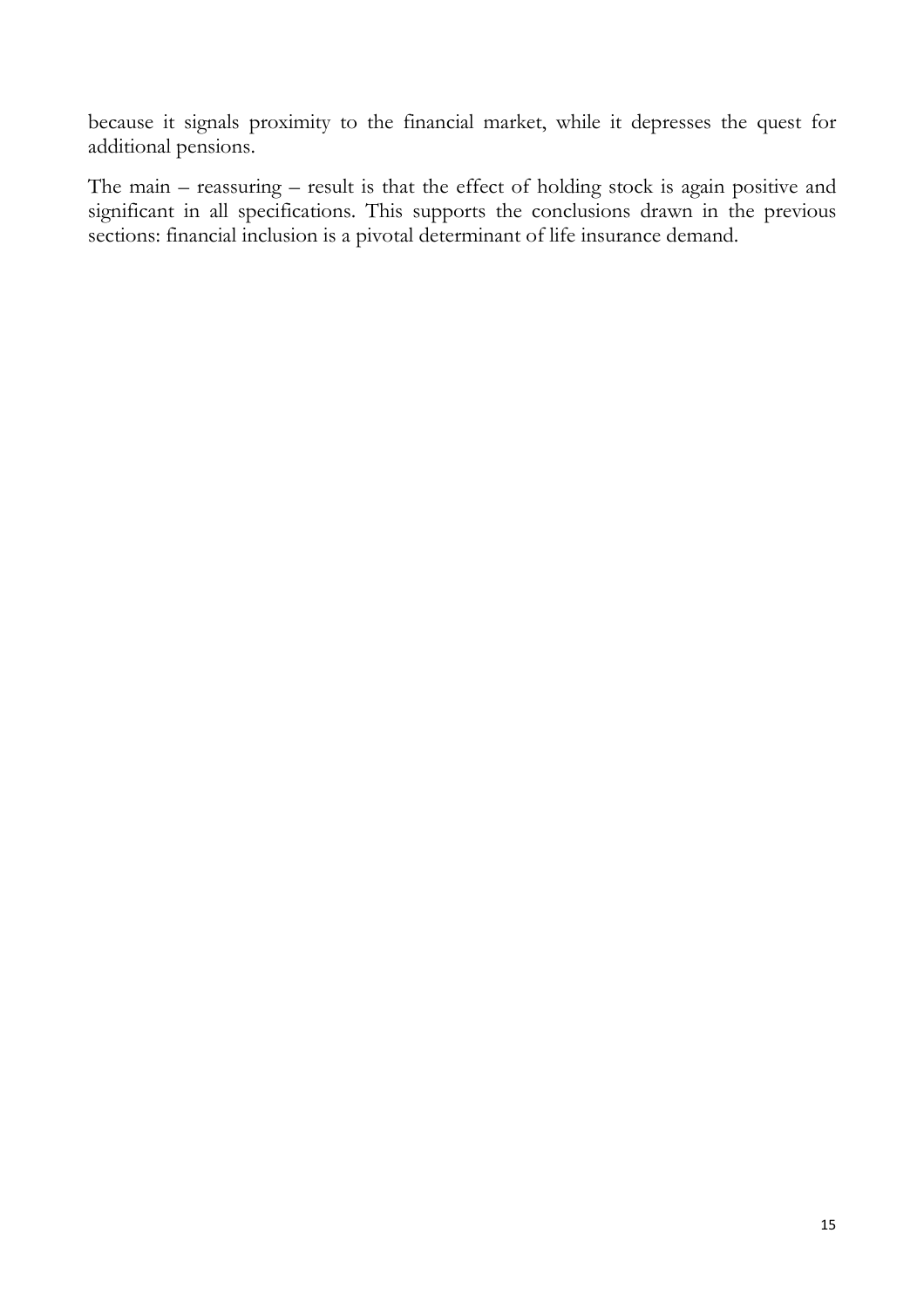#### **5. Concluding Remarks**

Our study on life insurance determinants points at a pivotal driver, which stands as a natural candidate to explain most of the intensity of insurance subscription: financial inclusion - as measured by financial literacy or stock and home holding. Individuals with higher participation to the financial market have knowledge of insurance potentials and thus they subscribe a life insurance product.

The conclusion is thus that fostering financial inclusion, which stands as the main factor in shaping the demand for insurance, both participation and invested amounts would generate huge spillovers by increasing the number of people covered by life insurances. Fostering education in a targeted way, by improving financial education, would work at best as a device to foster insurance participation and, as a spillover effect, would reduce the vulnerability of those people who are at risk of under-annuitization or of running out of wealth in the old age<sup>20</sup>.

This holds in particular for women, who, as shown above, demand less insurance than men and are often out of the labor market. They would benefit most from a broader financial inclusion. Indeed, in our sample in 2012 almost 37% of women (24% men) were not participating into the labor market<sup>21</sup>. If we exclude retired individuals,  $20\%$ women were inactive. Among this group, 19% were not married. Furthermore, taking into account the divorce rates computed by  $ISTAT^{22}$ , almost 60% among inactive women in 2012 should be considered vulnerable since they were not married or they were likely to getting divorced in the future. Therefore, 12% of Italian women is at risk of not being able to sustain themselves once retired because they did not pay any pension contribution and in many cases do not save enough (nor do their husbands on their account). Life insurance is an important tool to protect these individuals, therefore we hope that this paper will help policy-makers in designing appropriate actions to increase annuitization when appropriate.

<sup>&</sup>lt;sup>20</sup> We are aware that, as documented in Ania (2015), the percentage of life insurances converted into annuities is very small. However, what we are claiming here is that this financial tool would be extremely useful to protect against the risk of under-annuitization. Therefore, the key aspect is just the possibility embedded in the life insurance to convert the accumulated wealth into a constant flow of income which can raise living standards during retirement age, not whether life insurances are currently use for such purpose.

<sup>&</sup>lt;sup>21</sup> This is in line with the official statistics of 39.7%. Source: https://research.stlouisfed.org/fred2/series/ITALFPWNA. Are considered as not employed individuals who are unemployed, looking for their first job, housewives, retired, students, volunteers and wealthy. The questionnaire also includes children younger than 6, who are not present in our sample since we selected individuals aged between 25 and 65.

<sup>22</sup> Source: http://www.istat.it/it/archivio/126552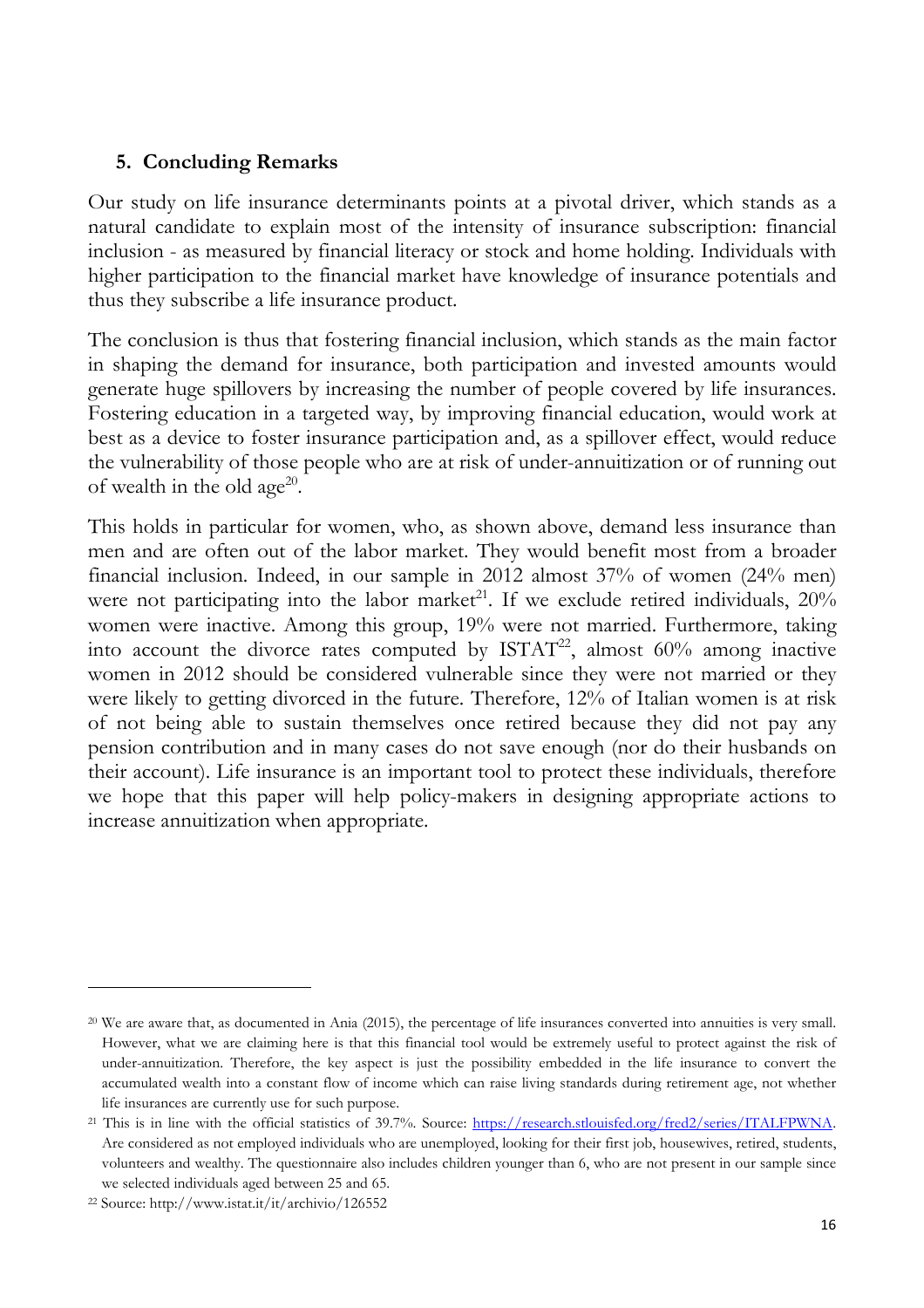#### **References**

Ania, (2014), L'assicurazione Italiana 2013-14.

Ania (2015), Indagine campionaria sul ricorso alla rendita vitalizia: Esercizi 2011-2013.

Beck T., and Webb, I., 2003, Economic, demographic and institutional determinants of life insurance consumption across countries, *World Bank Econ Rev*, 17(1): 51–88.

Bernheim, B. D., 1991, How Strong Are Bequest Motives? Evidence Based on Estimates of the Demand for Life Insurance and Annuities*, Journal of Political Economy*, 99: 899-927.

Bernheim, B. D., Forni, L., Gokhale, J., and Kotlikoff. L., 2003, The mismatch between life insurance holdings and financial vulnerabilities: evidence from the Health and Retirement Study, *American Economic Review,* 93 (1): 354-365.

Brown J., 2008, Financial Education and Annuities, *OECD Journal: General Papers*, OECD Publishing, 2008 (3), pages 173 ff.

Brown J., Kling, J. R., Mullainathan, S. and Wrobel, M.V., 2008, Why Don't People Insure Late-Life Consumption? A Framing Explanation of the Under-Annuitization Puzzle, *American Economic Review*, American Economic Association, 98(2): 304-09.

Brown, J. R., Mitchell, O. s., and Poterba, J.M., 2001, .The Role of Real Annuities and Indexed Bonds in an Individual Accounts Retirement Program,.in John Y. Campbell and Martin Feldstein (eds.): Risk Aspects of Investment-Based Social Security Reform, Chicago: the University of Chicago Press, 321-370.

Calcagno R. and C. Urzì Brancati, (2014), Do more financially literate households invest less in housing? in *Economics Bulletin*, Vol. 34 No. 1 pp. 430-445

Davidoff, T, Brown, J.R., and Diamond P.A. , 2005, Annuities and Individual Welfare, *American Economic Review,* 95(5): 1573-1590.

De Nardi, M., 2004, Wealth Inequality and Intergenerational Links, Review *of Economic Studies*, 71: 743-768.

Dushi, I. and Webb, A., 2004, .Household Annuitization Decisions: Simulations and Empirical Analysis,.*Journal of Pension Economics and Finance*, 3 (2), 109-143.

Guiso L. and E. Viviano, 2013, How much can financial literacy help? CEPR Discussion Paper No. DP9693

Hurd, M. D., 1987, Savings of the Elderly and Desired Bequests, *American Economic Review,* 77 (3): 298-312.

Inkmann, J., Lopes, P. and Michaelides, A., 2011. How Deep Is the Annuity Market Participation Puzzle?, *Review of Financial Studies*, 24(1): 279-319.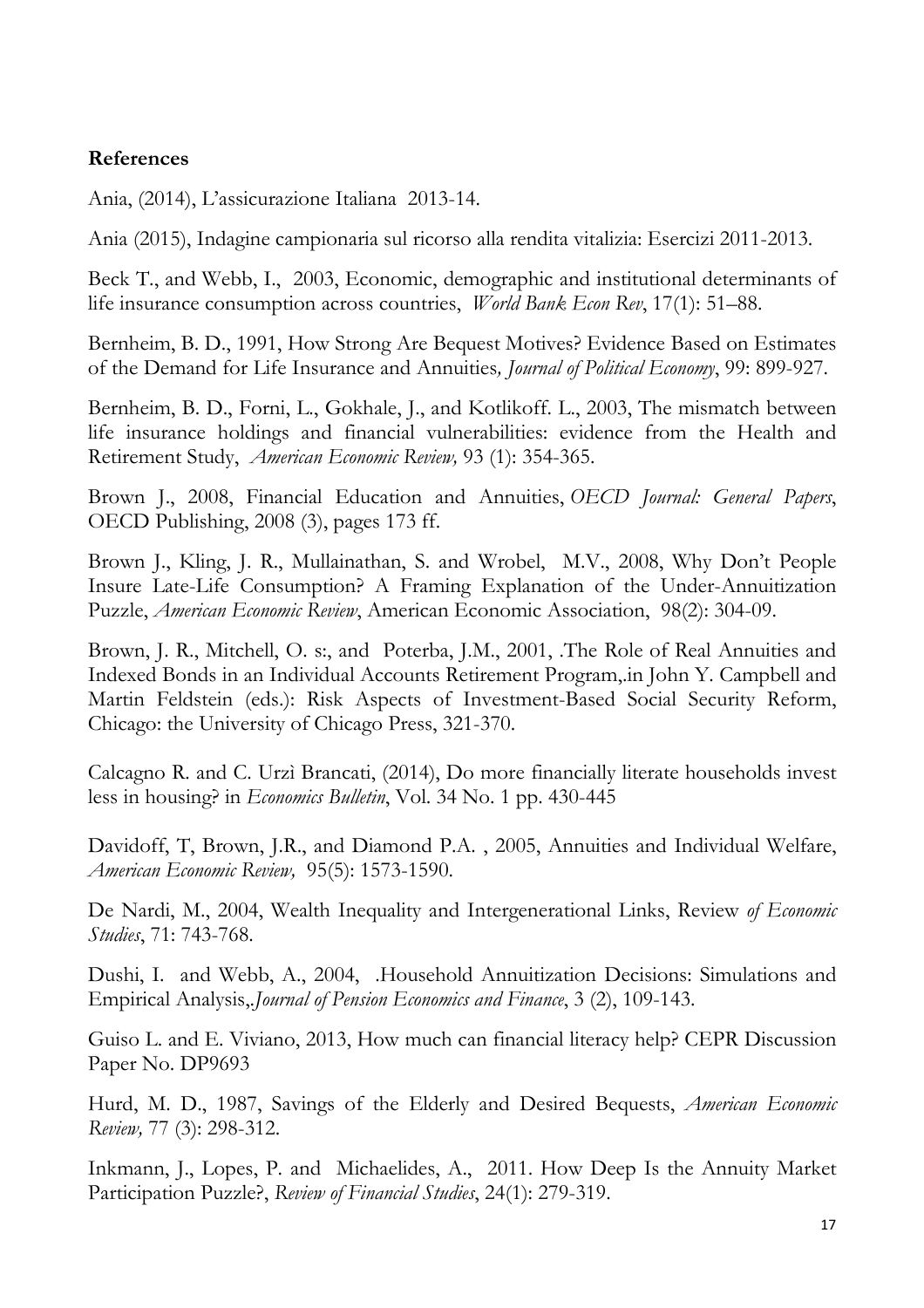Jappelli, T. and Padula, M. (2013). Investment in financial literacy and saving decisions. *Journal of Banking & Finance*, 37(8):2779–2792.

Jappelli T. and Pistaferri, L., 2002, Tax incentives and the demand for life insurance: evidence from Italy, *Journal of Public Economics*, 87 (7-8,): 1779-1799.

Kopczuk, W. and Lupton, J., 2007, To Leave or not to Leave: the Distribution of Bequest Motives, *Review of Economic* Studies, 74 (1): 207-235.

Lewis, F.D. ,1989, Dependents and the Demand for Life Insurance, *American Economic Review*, 79: 452-466.

Li, D., Moshirian, F., Nguyen, P. and Wee, T., 2007. The demand for life insurance in OECD countries, *Journal of Risk and Insurance*, 74(3): 637-652.

Lin, Y. and Grace, M. F., 2007, Household Life Cycle Protection: Life Insurance Holdings, Financial Vulnerability, and Portfolio Implications, *The Journal of Risk and Insurance*, 74: 141-173.

Lusardi, A., and Mitchell, O.S., 2007, Baby boomer retirement security: The roles of planning, financial literacy, and housing wealth. *Journal of Monetary Economics*, 54: 205–224.

Lusardi, A., and Mitchell, O.S. 2011, Financial literacy and planning: Implications for retirement wellbeing. In O. S. Mitchell & A. Lusardi (Eds.), *Financial literacy: Implications for retirement security and the financial marketplace* (pp. 17–39). Oxford, UK: Oxford University Press.

Millo G. and Carmeci G., 2011, Non-life insurance consumption in Italy: a sub-regional panel data analysis, *Journal of Geographical Systems*, 13(3): 273-298.

Outreville, J. F., 1996, Life Insurance Markets in Developing Countries*, Journal of Risk and Insurance*, 63: 263-278.

Outreville, J.F., 2014, The relationship between relative risk aversion and the level of education: a survey and implications for the demand for life insurance, *Journal of Economic Surveys*, forthcoming, available on line.

Sen, S., 2008, Are Life Insurance Demand Determinants valid for Selected Asian Economies and India? Madras School of Economics Working Paper; No. 36/2008

van Rooij, M., Lusardi, A., and Alessie, R., 2011, Financial literacy and stock market participation, *Journal of Financial Economics*, 101(2): 449-472

Yaari M., 1965, Uncertain Lifetime, Life Insurance, and the Theory of the Consumer, *Review of Economic Studies*, 32 (2): 137-50.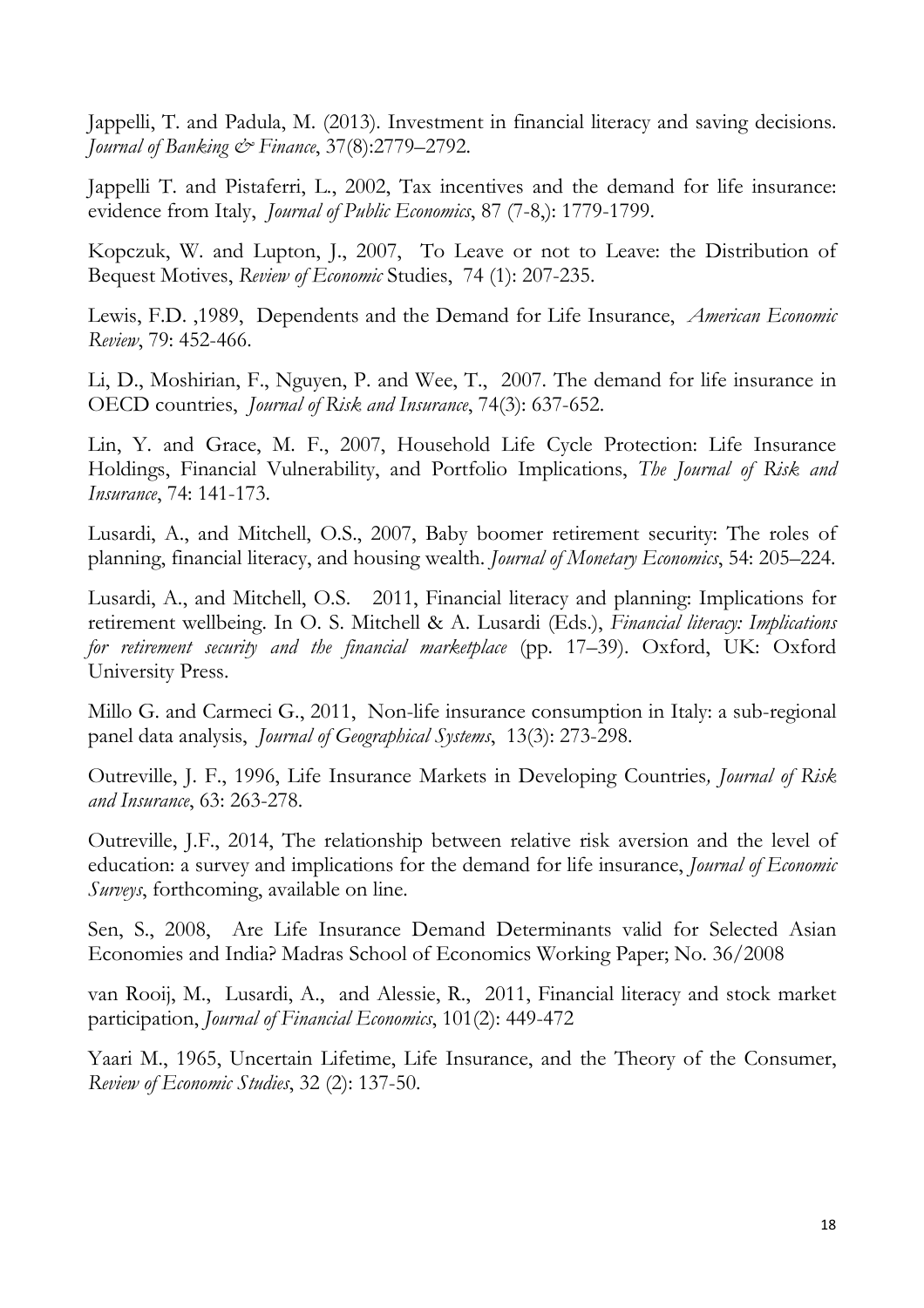### **Appendix**

## **Descriptive Statistics (2010)**

| Variable                         | Obs   | Mean     | Std.Dev. | Min            | Max      |
|----------------------------------|-------|----------|----------|----------------|----------|
|                                  |       |          |          |                |          |
| Life insurance                   | 7,580 | 0.067942 | 0.251663 | $\overline{0}$ | 1        |
| Life insurance or Pension fund   | 7,580 | 0.203298 | 0.402479 | $\theta$       | 1        |
| Premium amount (Tobit)           | 7,580 | 113.6248 | 695.9824 | $\overline{0}$ | 31021.7  |
| Premium amount (Heckman)         | 515   | 1672.381 | 2128.5   | 106.2387       | 31021.7  |
| Female                           | 7,580 | 0.478892 | 0.499587 | $\theta$       | 1        |
| Age hh Head                      | 7,580 | 49.61201 | 10.27054 | 21             | 84       |
| Age hh Head <sup>^2</sup>        | 7,580 | 2.566821 | 1.007043 | 0.441          | 7.056    |
| Age hh Head spouse               | 7,580 | 39.68562 | 21.18634 | $\overline{0}$ | 81       |
| Age hh Head spouse <sup>^2</sup> | 7,580 | 2.02375  | 1.309731 | $\theta$       | 6.561    |
| Living together                  | 7,580 | 0.031794 | 0.175463 | $\theta$       | 1        |
| Married                          | 7,580 | 0.787203 | 0.409312 | $\theta$       | 1        |
| <b>High School</b>               | 7,580 | 0.325066 | 0.46843  | $\theta$       | 1        |
| <b>Tertiary education</b>        | 7,580 | 0.15     | 0.357095 | $\overline{0}$ | 1        |
| Inactive                         | 7,580 | 0.112797 | 0.316365 | $\overline{0}$ | 1        |
| Female*Inactive                  | 7,580 | 0.088786 | 0.284454 | $\theta$       | 1        |
| Self-Employed                    | 7,580 | 0.135488 | 0.342267 | $\theta$       | 1        |
| # working years                  | 6,793 | 23.06521 | 11.07312 | 1              | 49       |
| Medium city                      | 7,580 | 0.185092 | 0.388398 | $\theta$       | 1        |
| Large city                       | 7,580 | 0.457124 | 0.498191 | $\theta$       | 1        |
| Mega city                        | 7,580 | 0.094063 | 0.291936 | $\overline{0}$ | 1        |
| <b>North Italy</b>               | 7,580 | 0.450528 | 0.497579 | $\theta$       | 1        |
| <b>Centre Italy</b>              | 7,580 | 0.214644 | 0.410602 | $\overline{0}$ | 1        |
| # hh members $\leq$ = 25         | 7,580 | 0.943668 | 0.996428 | $\overline{0}$ | 6        |
| # hh members $>25$               | 7,580 | 0.267019 | 0.578175 | $\overline{0}$ | 5        |
| Offspring outside hh             | 7,580 | 0.288391 | 0.453044 | $\overline{0}$ | 1        |
| Log(Ind Income)                  | 7,580 | 9.76088  | 0.853612 | 3.198519       | 11.68716 |
| IndIncome/Wealth                 | 7,580 | 199.7552 | 1643.259 | $-94.1042$     | 26559.67 |
| IndIncome/hhIncome               | 7,580 | 0.60405  | 0.294735 | 0.000895       | 4.378581 |
| <b>Holding stocks</b>            | 7,580 | 0.082454 | 0.275073 | $\overline{0}$ |          |
| Home-owner                       | 7,580 | 0.711214 | 0.453228 | $\overline{0}$ | 1        |
| <b>Risk Averse</b>               | 7,580 | 0.418338 | 0.493319 | $\overline{0}$ | 1        |
| <b>Financial literacy</b>        | 7,580 | 2.064644 | 0.939405 | $\theta$       | 3        |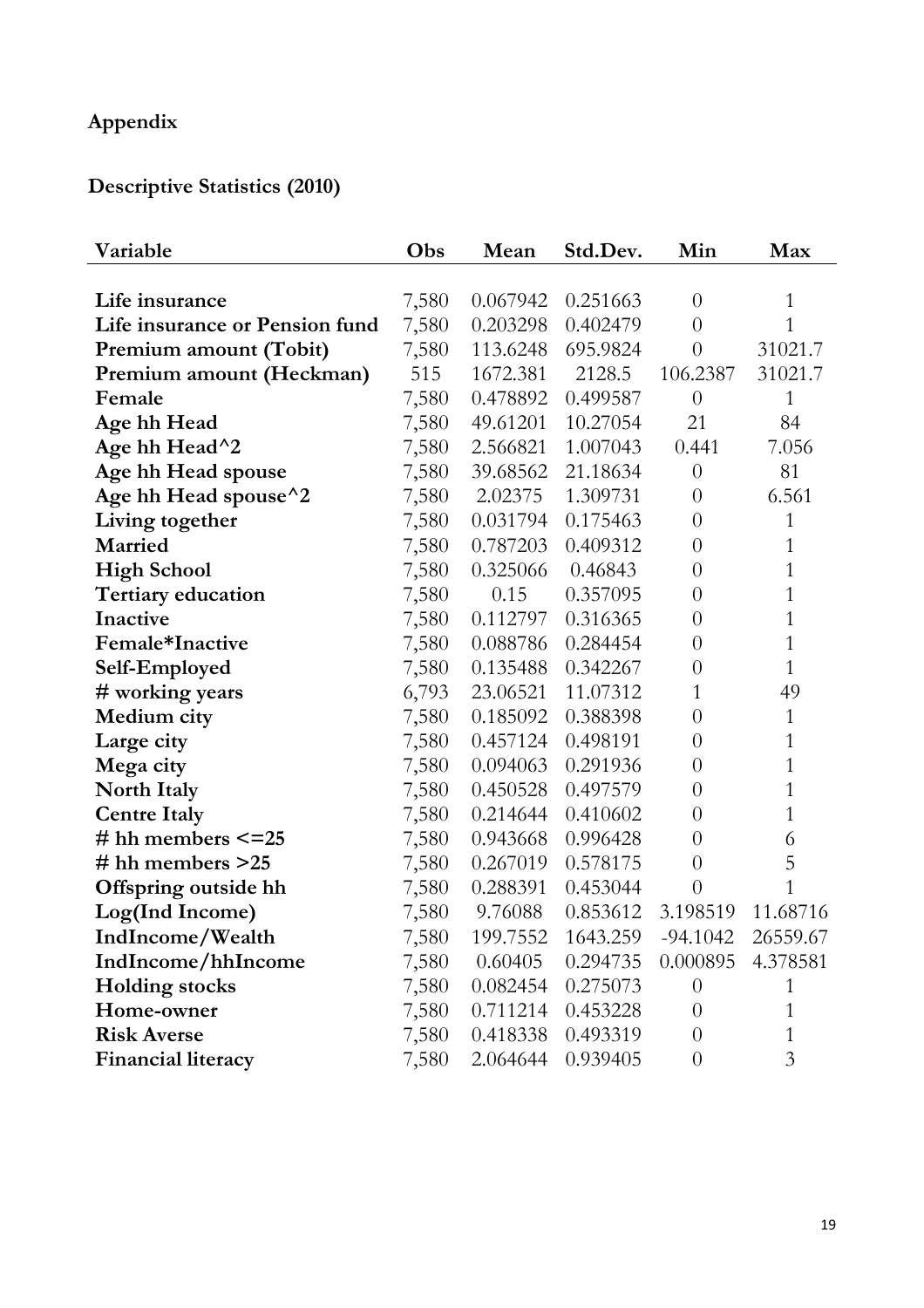#### **Variable description**

This appendix contains the detailed description of all the variables used in the regression models. All income and wealth indicators, as well as premium amounts, have been adjusted for inflation<sup>23</sup>.

*Life insurance* is a dummy dependent variable which takes value one if the respondent owned a life insurance. Note that this includes also mixed policies, but not pure death  $in$ surances<sup>24</sup>.

*Life insurance or Pension fund* is a dummy dependent variable which takes value one if the respondent owned a life insurance or a private pension fund. Severance pays transfers to private pension plans are also included.

*Premium amount* is the amount paid for the individual insurance by the interviewed household in the year of the survey. In the Tobit model, this dependent variable includes premiums both for life and mixed insurances, while it takes value zero if they individual did not own an insurance or if the insurance was a pure death one. On the other hand, in the Heckman model premium amount is missing for those uninsured or with a death  $in$ surance $^{25}$ .

In 2007 a reform had been introduced which, in absence of an explicit choice of the worker, allocated the severance payment to a pension fund (*TFR to pension*). In order to take into account the effect of such reform, we have added as regressor whether the respondent had decided to allocate his or her severance pay to a pension fund<sup>26</sup>. Given the default option, if the individual did not know, we had assumed that the money had been indeed dedicated to a pension plan. "No reply" was imputed as missing. Obviously, such variable takes always value zero in the two waves before the reform.

*Log(Individual Income)* is the logarithm of the individual net, or disposable, income. This individual income includes labor income, capital gains, pension and other transfers. This variable takes value zero if the individual income was reported to be negative or missing. From the panel dataset, the observations in the upper and lower 0.5 percentile of the individual income distribution have been dropped.

l

<sup>23</sup> Source: All-items HICP annual data from Eurostat

<sup>&</sup>lt;sup>24</sup> Note that in 2010 and 2012 individuals were asked if they owned a life insurance, and subsequently they were asked separately if the contract included a life and/or death clause. As explained before, in 2008 the follow-up question asked about the death clause but not the life one, so it is not comparable and this wave has not been included in the analysis. In 2004 and 2002 there was one question dedicated to death insurance, while life insurance had been measured together with private pension funds, so it has been possible to include these waves only in the last empirical section. Finally, in 2002 individuals were asked if they owned a life insurance, but there is no follow-up question, thus this wave has been excluded because it is impossible to distinguish between life and death insurance.

<sup>&</sup>lt;sup>25</sup> This dependent variable has still some zeros because few respondents (below 5% of the insured) had a life insurance but they did not pay any premium in the year of the interview.

<sup>&</sup>lt;sup>26</sup> Indeed, in the 2012 and 2010 questionnaire, individuals were explicitly asked to count as private pension policies all the severance pays allocated to a pension fund.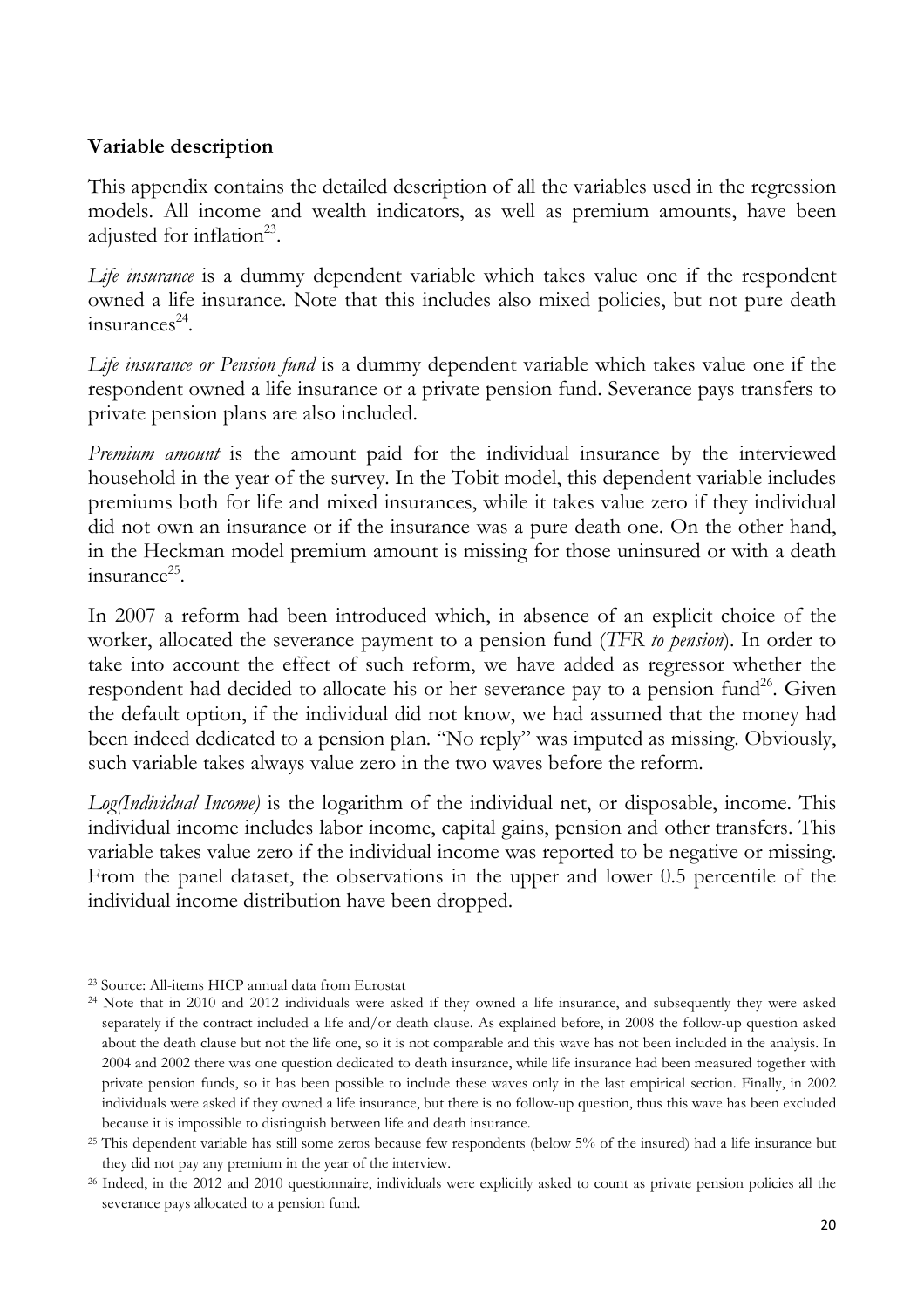*Individual income/Household income* is the ratio of individual income over the total income of the household, which provides a measure of how important the contribution of the individual is to the total disposable resources of the family.

*Individual income/Wealth* is the ratio of the net individual income and net wealth. Net wealth includes real assets, financial assets and debts. This ratio has been set equal to individual income if wealth was reported to be zero.

*Female* is a dummy variable which is equal to one if the respondent is a woman.

*Age hh Head* is the age of the household head, while *Age hh Head spouse* is the age of the household head's spouse. If the household head does not have a partner, the latter is set to zero. In order to capture any concavity, we have also included among the regressors the squared of both variables (divided by 1000). Note that we have considered only observation whose age was between 25 and 65. However, since some individuals have younger partners, some of these variables may actually take values lower than 25 (see the summary statistics above).

*Married* is an indicator variable which takes value one if the respondent declares that he/she is married.

*Living together* is an indicator variable which takes value one if the respondent declares that he/she is single/divorce/widow but somebody in the household declared to be the spouse or the cohabitee.

*High school* is an indicator variable which takes value one if the respondent has a high school diploma

*Tertiary education* is an indicator variable which takes value one if the respondent has at least a bachelor degree.

*Offspring outside hh* is an indicator variable which takes value one if the respondent or his/her partner has a son or a daughter alive and living not in the same household.

*North/Centre/South* is an indicator variable which takes value one if the respondent lives in North Italy/Centre Italy/South Italy and Islands (the latter being the baseline). We have included these geographical dummies because in Italy there are a lot of cultural differences among North, Centre and South, on top of income and job market status.

*Small city* is an indicator variable which takes value one if the respondent lives in a city with population 0-20,000. This is the baseline.

*Medium city* is an indicator variable which takes value one if the respondent lives in a city with population 20,000-40,000

*Large city* is an indicator variable which takes value one if the respondent lives in a city with population 40,000-500,000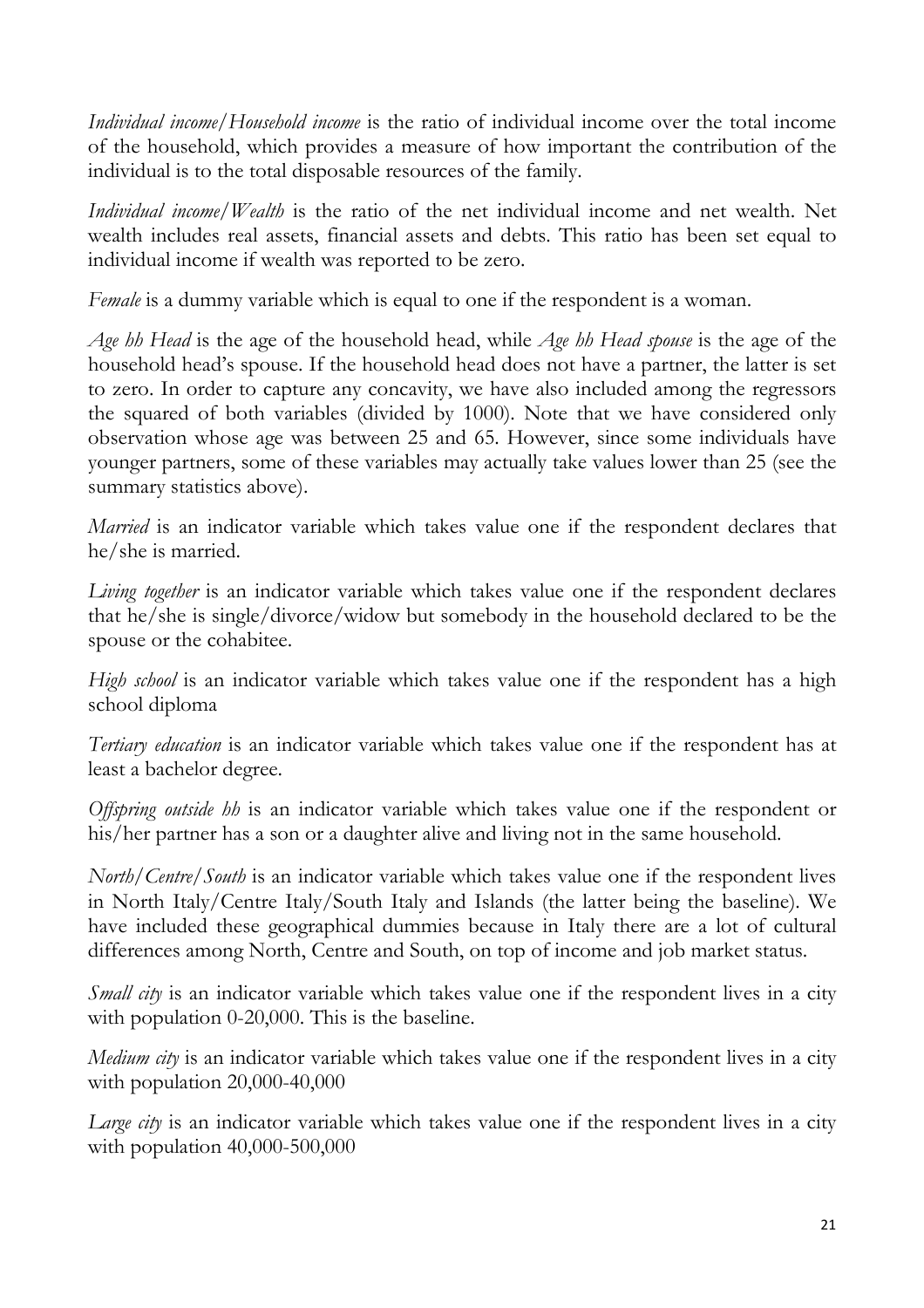*Mega city* is an indicator variable which takes value one if the respondent lives in a city with population over 500,000.

*Self-employed* is an indicator variable which takes value one if the respondent was working as entrepreneur, freelancers, self-employed, artisan, owner or member of a family business, and similar. We did not include among them the uncharacteristic workers since their precarious working conditions are very different from the other categories.

*Inactive* is an indicator variable which takes value one if the respondent did not participate in the labor market (such as students, unemployed people, and housewives) and he/she was not retired. We have also added the interaction *Female\*Inactive* to capture a potential gender heterogeneity.

*Risk averse* is also a dummy variable that takes the value of one if the respondent has given the lowest degree of appeal to risky portfolio<sup>27</sup>.

In order to control for the number of components and their different role in the family we include a set of a variables counting the household members within a certain age range. We count the *Number of Components below 25 years* and the *Number of Components above 25 years*. These numbers do not include the household head and the spouse since we already accounted for them by adding their ages as regressors.

*Home-owner* is an indicator variable which takes value one if the respondent owned the house where the household used to live.

*Holding stock* is an indicator variable which takes value one if the respondent owned Italian or foreign stock, mutual funds and shares.

*Number of working years* count the years in which the worker of his/her employer has paid pension contributions. Years required for obtaining a bachelor have been included if the respondent had paid the required contribution.

*Financial literacy* counts the number of correct answers that the respondent gave to the three questions concerning financial education. The first question is about uncertain and the difference between fixed and variable interest rate. The second question concerns inflation, real and nominal interest rates. The third question measures the understanding of risk and diversification strategies. In 2010, around 16.9% individuals in the sample made two mistakes, 35.6% answered two questions correctly, while 39.5% answered all questions correctly.

l

<sup>&</sup>lt;sup>27</sup> The question RISKFIN used is the following: "In managing your financial investments, would you say you have a preference for investments that offer:

<sup>1.</sup> a very high returns, but with a high risk of losing part of the capital

<sup>2.</sup> a good return, but also a fair degree of protection for the invested capital

<sup>3.</sup> a fair return, with a good degree of protection for the invested capital

<sup>4.</sup> low returns, with no risk of losing the invested capital."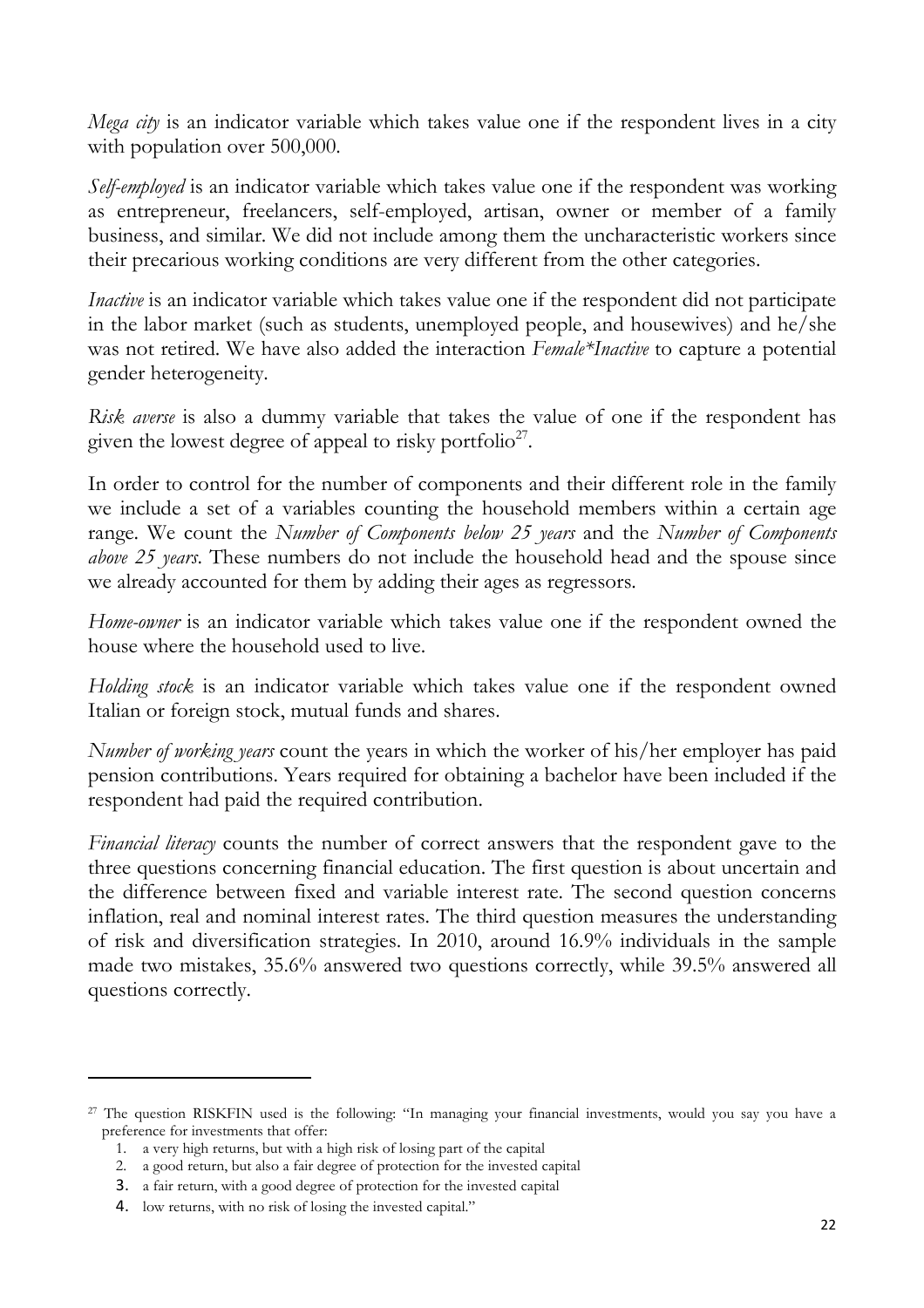*Father and mother managers*: in order to take into consideration potential endogeneity of financial literacy, we have instrumented the financial literacy score using as instruments two dummy variable taking the value of one if the respondent's father or mother had high managerial job at the age of the respondent<sup>28</sup>. The rational of the instrument relies on the fact that having a parent with higher education or managerial job increases the likelihood of having a higher cognitive ability and financial knowledge (Calcagno and Urzì, 2014)

<sup>&</sup>lt;sup>28</sup> The main respondent is asked "what was the occupation of your mother and father at your age?". We consider managers, freelancers and entrepreneurs as managerial occupations so as to build up the instruments.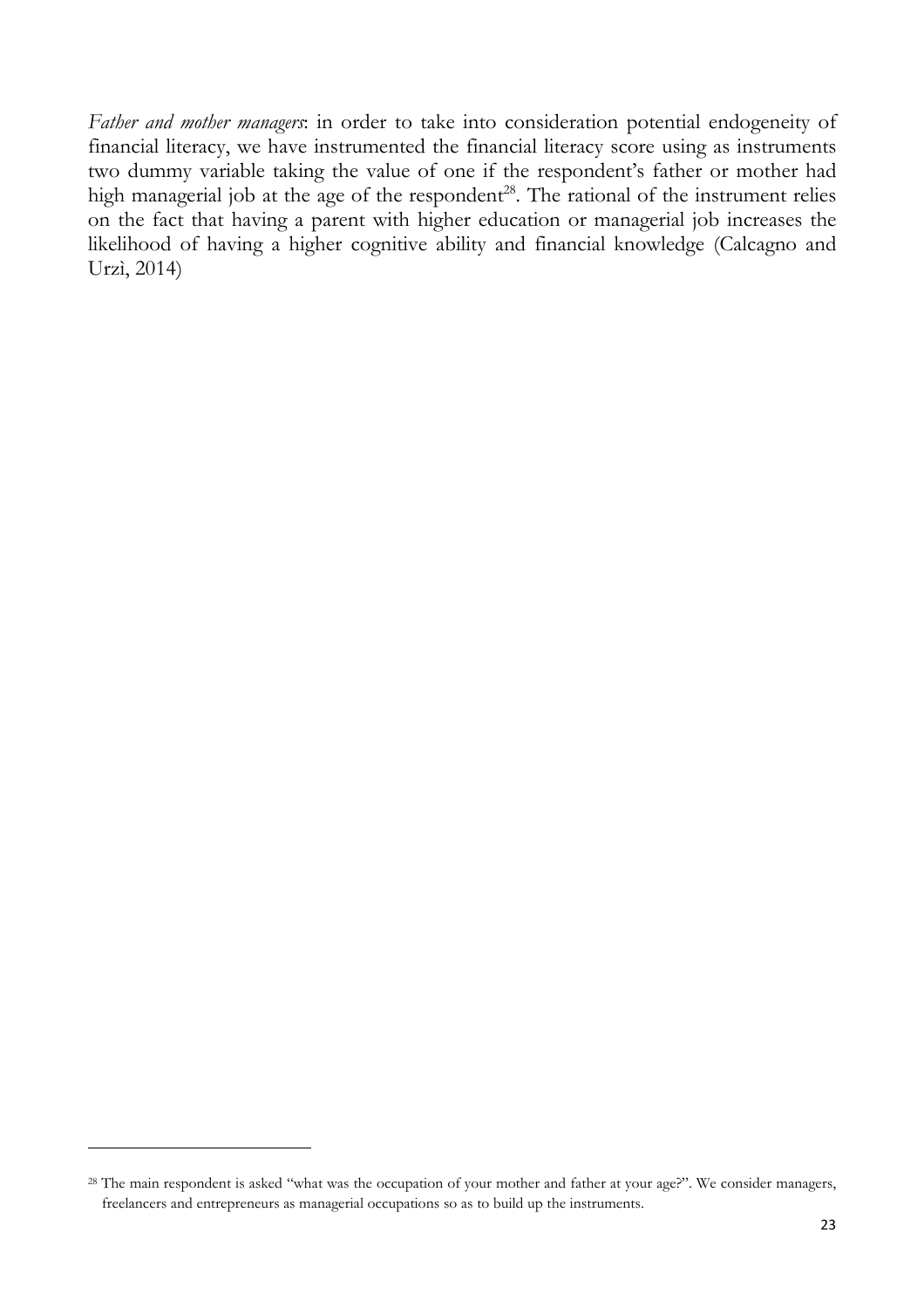| r abie 2. Ene mourance $(\nu)$   |               |                        |                  |              |             |                        |
|----------------------------------|---------------|------------------------|------------------|--------------|-------------|------------------------|
|                                  | (1)           | (2)                    | (3)              | (4)          | (5)         | (6)                    |
|                                  | OLS - FinLit  | IV - FinLit            | OLS - Stock      | $FE - All$   | FE - Male   | FE - Female            |
| Female                           | $-0.0180$ **  | $-0.0214$ <sup>*</sup> | $-0.0179**$      |              |             |                        |
|                                  | (0.0071)      | (0.0114)               | (0.0071)         |              |             |                        |
| Age hh Head                      | $0.0097***$   | $0.0122$ **            | $0.0095^{***}\,$ | $-0.0115$    | 0.0171      | $-0.0259$              |
|                                  | (0.0025)      | (0.0057)               | (0.0025)         | (0.0160)     | (0.0284)    | (0.0172)               |
| Age hh Head <sup>^2</sup>        | $-0.1000$ *** | $-0.1309**$            | $-0.0982***$     | 0.0474       | $-0.2334$   | 0.1830                 |
|                                  | (0.0250)      | (0.0580)               | (0.0250)         | (0.1211)     | (0.2084)    | (0.1360)               |
| Age hh Head spouse               | $-0.0010$     | $-0.0094**$            | $-0.0008$        | $-0.0011$    | $-0.0056$   | $-0.0006$              |
|                                  | (0.0015)      | (0.0044)               | (0.0015)         | (0.0042)     | (0.0075)    | (0.0053)               |
| Age hh Head spouse <sup>^2</sup> | $-0.0008$     | $0.1087$ <sup>*</sup>  | $-0.0036$        | $-0.0174$    | 0.0797      | $-0.0351$              |
|                                  | (0.0172)      | (0.0555)               | (0.0172)         | (0.0590)     | (0.1196)    | (0.0729)               |
| Living together                  | 0.0088        | $0.2025$ <sup>*</sup>  | 0.0037           | $0.2006$ **  | $0.2686*$   | $0.1485$ <sup>*</sup>  |
|                                  | (0.0363)      | (0.1063)               | (0.0363)         | (0.0859)     | (0.1523)    | (0.0870)               |
| Married                          | 0.0415        | $0.1815$ **            | 0.0374           | $0.1647**$   | 0.1886      | $0.1638$ <sup>*</sup>  |
|                                  | (0.0341)      | (0.0838)               | (0.0340)         | (0.0733)     | (0.1415)    | (0.0865)               |
| High School                      | $0.0194***$   | $-0.0488$              | $0.0192***$      | 0.0077       | $-0.0564$   | 0.0488                 |
|                                  | (0.0073)      | (0.0307)               | (0.0073)         | (0.0382)     | (0.0548)    | (0.0485)               |
| Tertiary education               | $0.0429***$   | $-0.0347$              | $0.0418***$      | 0.0656       | 0.0555      | 0.0563                 |
|                                  | (0.0113)      | (0.0367)               | (0.0114)         | (0.0931)     | (0.1573)    | (0.0508)               |
| Inactive                         | 0.0196        | $-0.0812$              | 0.0195           | $0.0820***$  | $0.0967***$ | $-0.0274$ <sup>*</sup> |
|                                  | (0.0204)      | (0.0564)               | (0.0204)         | (0.0308)     | (0.0336)    | (0.0145)               |
| Female*Inactive                  | $-0.0037$     | 0.0730                 | $-0.0056$        | $-0.0962***$ |             |                        |
|                                  | (0.0235)      | (0.0577)               | (0.0235)         | (0.0344)     |             |                        |
| Self-Employed                    | $0.0541***$   | $-0.0076$              | $0.0551***$      | 0.0327       | 0.0487      | $-0.0059$              |
|                                  | (0.0114)      | (0.0300)               | (0.0114)         | (0.0274)     | (0.0377)    | (0.0371)               |
| # working years                  | $-0.0000$     | $-0.0020$ <sup>*</sup> | 0.0000           | $-0.0001$    | $-0.0005$   | 0.0005                 |
|                                  | (0.0004)      | (0.0012)               | (0.0004)         | (0.0011)     | (0.0017)    | (0.0014)               |
| Medium city                      | 0.0086        | 0.0302                 | 0.0071           | $-0.0287$    | $-0.0621$   | 0.0262                 |
|                                  | (0.0106)      | (0.0223)               | (0.0107)         | (0.0386)     | (0.0571)    | (0.0251)               |
| Large city                       | $-0.0054$     | 0.0240                 | $-0.0068$        | $-0.0652$    | $-0.1306$   | 0.0122                 |
|                                  | (0.0082)      | (0.0201)               | (0.0082)         | (0.0574)     | (0.0850)    | (0.0272)               |

#### **Table 2: Life Insurance (D)**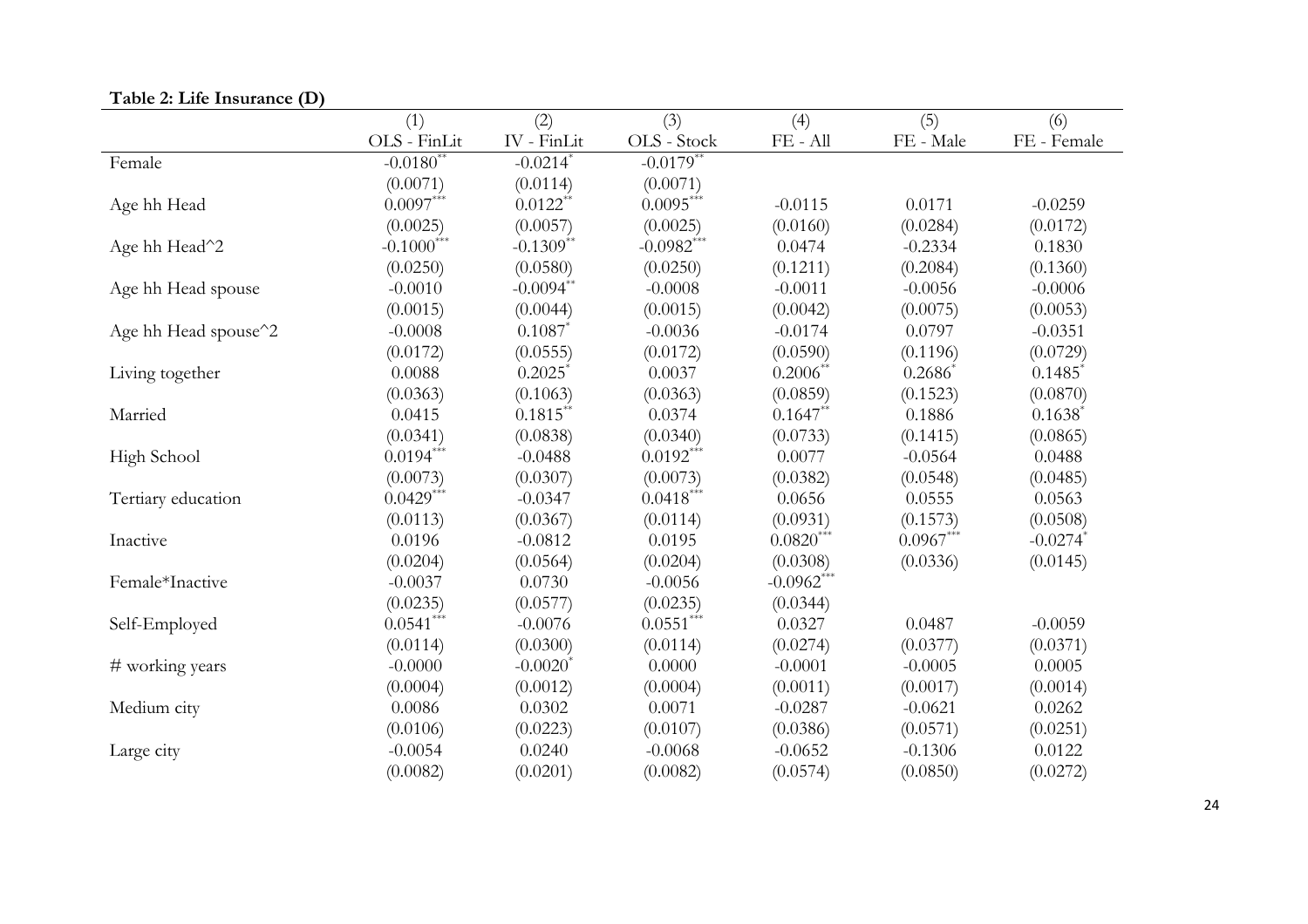| Mega city                | $-0.0147$              | 0.0011        | $-0.0160$               | $-0.0728$             | $-0.1474$ <sup>*</sup> | 0.0075     |
|--------------------------|------------------------|---------------|-------------------------|-----------------------|------------------------|------------|
|                          | (0.0130)               | (0.0268)      | (0.0130)                | (0.0578)              | (0.0865)               | (0.0303)   |
| North Italy              | $-0.0153$ <sup>*</sup> | $-0.0459**$   | $-0.0173$ <sup>**</sup> |                       |                        |            |
|                          | (0.0087)               | (0.0211)      | (0.0087)                |                       |                        |            |
| Centre Italy             | $-0.0023$              | $-0.1367**$   | $-0.0003$               |                       |                        |            |
|                          | (0.0104)               | (0.0574)      | (0.0102)                |                       |                        |            |
| # hh members $\leq$ = 25 | $-0.0016$              | 0.0009        | $-0.0015$               | $-0.0044$             | $-0.0094$              | 0.0049     |
|                          | (0.0044)               | (0.0086)      | (0.0044)                | (0.0117)              | (0.0158)               | (0.0173)   |
| # hh members $>25$       | 0.0001                 | 0.0154        | 0.0002                  | $-0.0013$             | $-0.0014$              | 0.0006     |
|                          | (0.0064)               | (0.0144)      | (0.0064)                | (0.0134)              | (0.0184)               | (0.0168)   |
| Offspring outside hh     | $-0.0061$              | $-0.0004$     | $-0.0066$               | $-0.0182$             | $-0.0197$              | $-0.0063$  |
|                          | (0.0084)               | (0.0183)      | (0.0084)                | (0.0154)              | (0.0217)               | (0.0205)   |
| Log(Ind Income)          | $0.0291***$            | $-0.0203$     | $0.0277***$             | $0.0246$ <sup>*</sup> | $0.0342$ <sup>*</sup>  | 0.0170     |
|                          | (0.0066)               | (0.0236)      | (0.0066)                | (0.0127)              | (0.0186)               | (0.0143)   |
| IndIncome/Wealth         | $-0.0000$              | 0.0000        | $-0.0000$               | 0.0000                | $-0.0000$              | $-0.0000$  |
|                          | (0.0000)               | (0.0000)      | (0.0000)                | (0.0000)              | (0.0000)               | (0.0000)   |
| IndIncome/hhIncome       | $-0.0176$              | $0.1156*$     | $-0.0178$               | $-0.0103$             | 0.0120                 | $-0.0451$  |
|                          | (0.0165)               | (0.0637)      | (0.0164)                | (0.0354)              | (0.0512)               | (0.0416)   |
| <b>Risk Averse</b>       | 0.0032                 | $-0.0268$     | 0.0063                  | $0.0196^{**}$         | 0.0145                 | $0.0273**$ |
|                          | (0.0070)               | (0.0182)      | (0.0070)                | (0.0092)              | (0.0126)               | (0.0115)   |
| Home-owner               | $0.0256***$            | $-0.0197$     | $0.0262***$             | $-0.0113$             | 0.0004                 | $-0.0325$  |
|                          | (0.0075)               | (0.0242)      | (0.0074)                | (0.0229)              | (0.0300)               | (0.0302)   |
| Hold stocks              |                        |               | $0.0384**$              | $0.0523**$            | $0.0868***$            | 0.0099     |
|                          |                        |               | (0.0161)                | (0.0230)              | (0.0313)               | (0.0274)   |
| Financial literacy (0-3) | $0.0107***$            | $0.4518***$   |                         |                       |                        |            |
|                          | (0.0036)               | (0.1753)      |                         |                       |                        |            |
| Constant                 | $-0.4661$ ***          | $-0.8864$ *** | $-0.4269***$            | 0.2586                | $-0.5317$              | 0.6739     |
|                          | (0.0833)               | (0.2387)      | (0.0823)                | (0.5187)              | (0.9635)               | (0.5300)   |
| Time dummies             | No                     | No            | No                      | Yes                   | Yes                    | Yes        |
| Observations             | 6792                   | 6792          | 6792                    | 13496                 | 7552                   | 5944       |
| $R^2$                    | 0.03075                | $-2.20420$    | 0.03108                 | 0.01020               | 0.01728                | 0.00756    |
| WithinR^2                |                        |               |                         | 0.01203               | 0.02041                | 0.01156    |
| OverallR^2               |                        |               |                         | 0.00476               | 0.00645                | 0.00110    |
| Hansen p-value           |                        | 0.91687       |                         |                       |                        |            |
| Weak F test              |                        | 5.95732       |                         |                       |                        |            |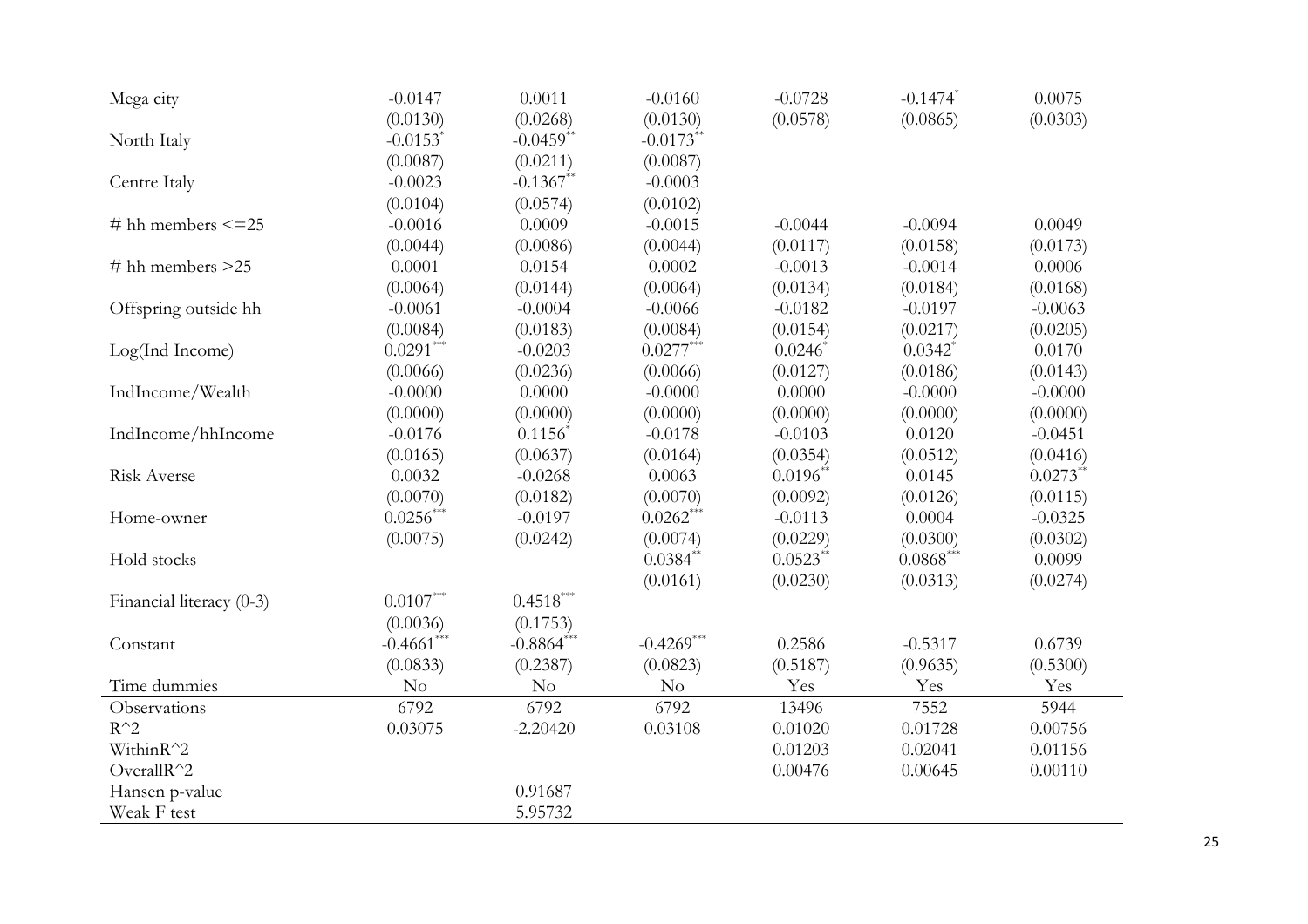Standard errors in parentheses Clustered SE at household level Source: SHIW 2010-2012, individuals aged 25-65, household head and partner Upper and lower 0.5 percentile of individual income dropped Excluded instruments for financial literacy: father and mother manager, entrepreneur, self-employed Note: age^2 has been divided by 1000<br> *\**  $p < 0.10$ , \*\*  $p < 0.05$ , \*\*\*  $p < 0.01$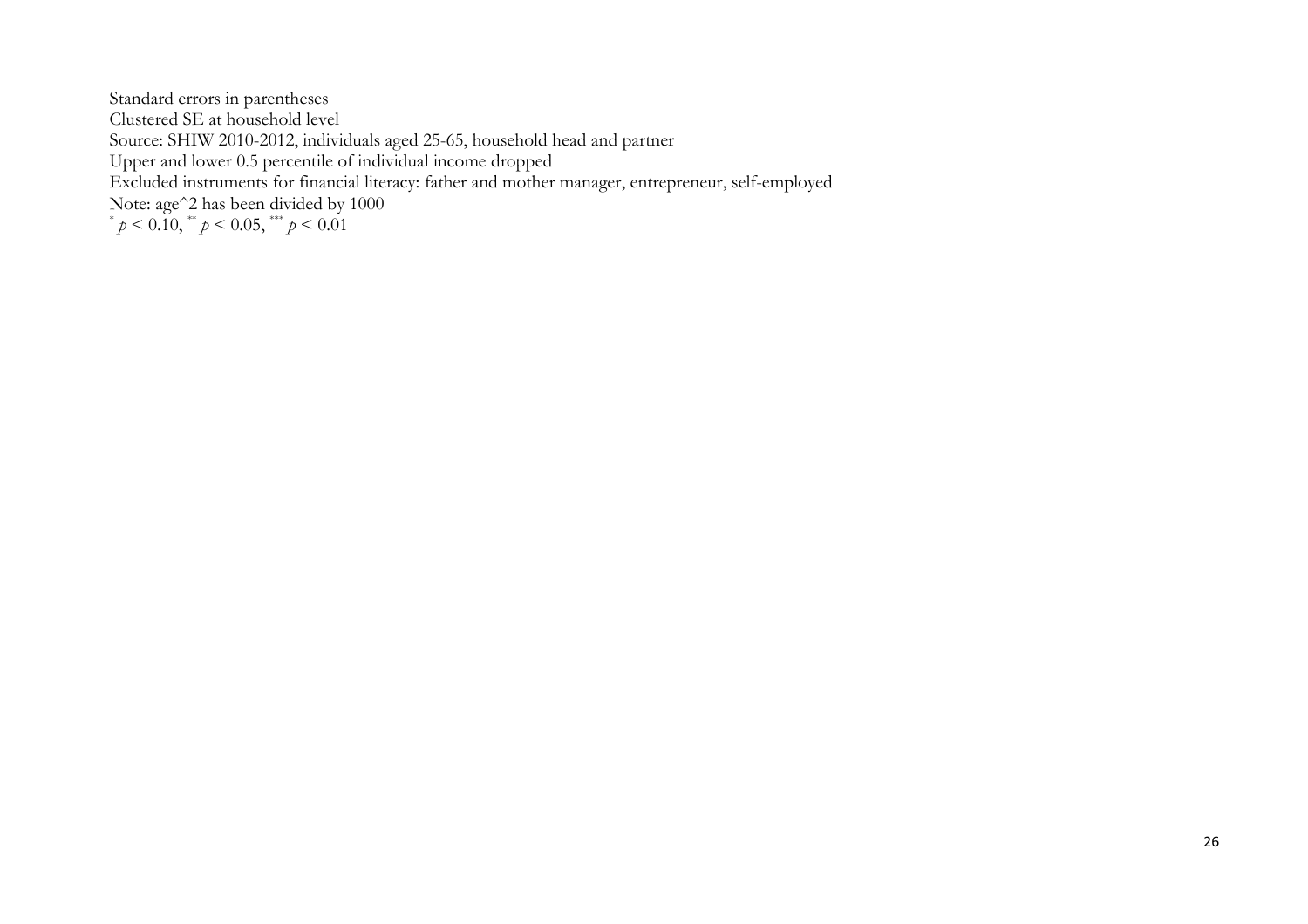| I able 5: Premium amount - Life Insurance |                 |                         |                 |  |
|-------------------------------------------|-----------------|-------------------------|-----------------|--|
|                                           | (1)             | (2)                     | (3)             |  |
|                                           | Tobit - FinLit  | IV Tobit - FinLit       | Tobit - Stock   |  |
| Female                                    | $-513.4***$     | $-598.1$ <sup>*</sup>   | $-522.4$ **     |  |
|                                           | (240.7)         | (345.9)                 | (242.2)         |  |
| Age hh Head                               | $420.1***$      | $467.8***$              | $406.9***$      |  |
|                                           | (120.8)         | (138.1)                 | (121.1)         |  |
| Age hh Head <sup>^2</sup>                 | $-4472.5$       | $-5051.3$ <sup>**</sup> | $-4342.3$       |  |
|                                           | (1279.4)        | (1433.2)                | (1282.3)        |  |
| Age hh Head spouse                        | $-13.1$         | $-185.5$ **             | $-6.3$          |  |
|                                           | (45.8)          | (93.5)                  | (45.9)          |  |
| Age hh Head spouse^2                      | $-263.1$        | 1958.2                  | $-358.4$        |  |
|                                           | (575.3)         | (1185.2)                | (579.8)         |  |
| Living together                           | $-572.1$        | 3363.5                  | $-764.0$        |  |
|                                           | (1144.3)        | (2260.6)                | (1148.1)        |  |
| Married                                   | 901.0           | $3799.9***$             | 776.0           |  |
|                                           | (959.9)         | (1797.9)                | (954.6)         |  |
| High School                               | $641.8***$      | $-780.5$                | 657.7***        |  |
|                                           | (241.9)         | (637.5)                 | (244.3)         |  |
| Tertiary education                        | $1230.8***$     | $-389.5$                | $1255.7***$     |  |
|                                           | (318.4)         | (758.9)                 | (323.7)         |  |
| Inactive                                  | 632.5           | $-1468.1$               | 653.8           |  |
|                                           | (706.7)         | (1309.9)                | (710.3)         |  |
| Female*Inactive                           | $-315.7$        | 1321.0                  | $-323.3$        |  |
|                                           | (941.6)         | (1460.7)                | (943.8)         |  |
| Self-Employed                             | $1239.2***$     | $-54.4$                 | $1288.7***$     |  |
|                                           |                 |                         |                 |  |
|                                           | (259.6)<br>14.3 | (618.0)<br>$-25.5$      | (263.5)<br>16.2 |  |
| # working years                           |                 |                         |                 |  |
|                                           | (15.4)          | (26.3)                  | (15.5)          |  |
| Medium city                               | 322.2           | $746.0^*$               | 253.6           |  |
|                                           | (318.8)         | (435.8)                 | (318.4)         |  |
| Large city                                | $-181.6$        | 425.5                   | $-243.3$        |  |
|                                           | (247.4)         | (408.8)                 | (246.5)         |  |
| Mega city                                 | $-379.0$        | $-63.0$                 | $-424.4$        |  |
|                                           | (415.7)         | (557.5)                 | (416.8)         |  |
| North Italy                               | $-653.8^*$      | $-1307.3***$            | $-690.6$ **     |  |
|                                           | (263.5)         | (431.6)                 | (264.3)         |  |
| Centre Italy                              | $-199.8$        | $-2998.0$ ***           | $-140.7$        |  |
|                                           | (284.6)         | (1152.8)                | (281.2)         |  |
| # hh members $\leq$ = 25                  | $-148.4$        | $-105.4$                | $-147.3$        |  |
|                                           | (126.8)         | (178.5)                 | (127.2)         |  |
| # hh members $>25$                        | 5.4             | 316.5                   | 4.0             |  |
|                                           | (208.3)         | (300.5)                 | (208.7)         |  |
| Offspring outside hh                      | $-162.3$        | $-39.9$                 | $-178.0$        |  |
|                                           | (291.7)         | (394.1)                 | (292.5)         |  |
| Log(Ind Income)                           | $1024.1***$     | $-35.3$                 | 997.4***        |  |
|                                           | (264.1)         | (508.9)                 | (267.8)         |  |
| IndIncome/Wealth                          | $-0.1$          | 0.1                     | $-0.1$          |  |
|                                           | (0.1)           | (0.2)                   | (0.1)           |  |
| IndIncome/hhIncome                        | $-760.8$        | 2004.7                  | $-786.0$        |  |

**Table 3: Premium amount - Life Insurance**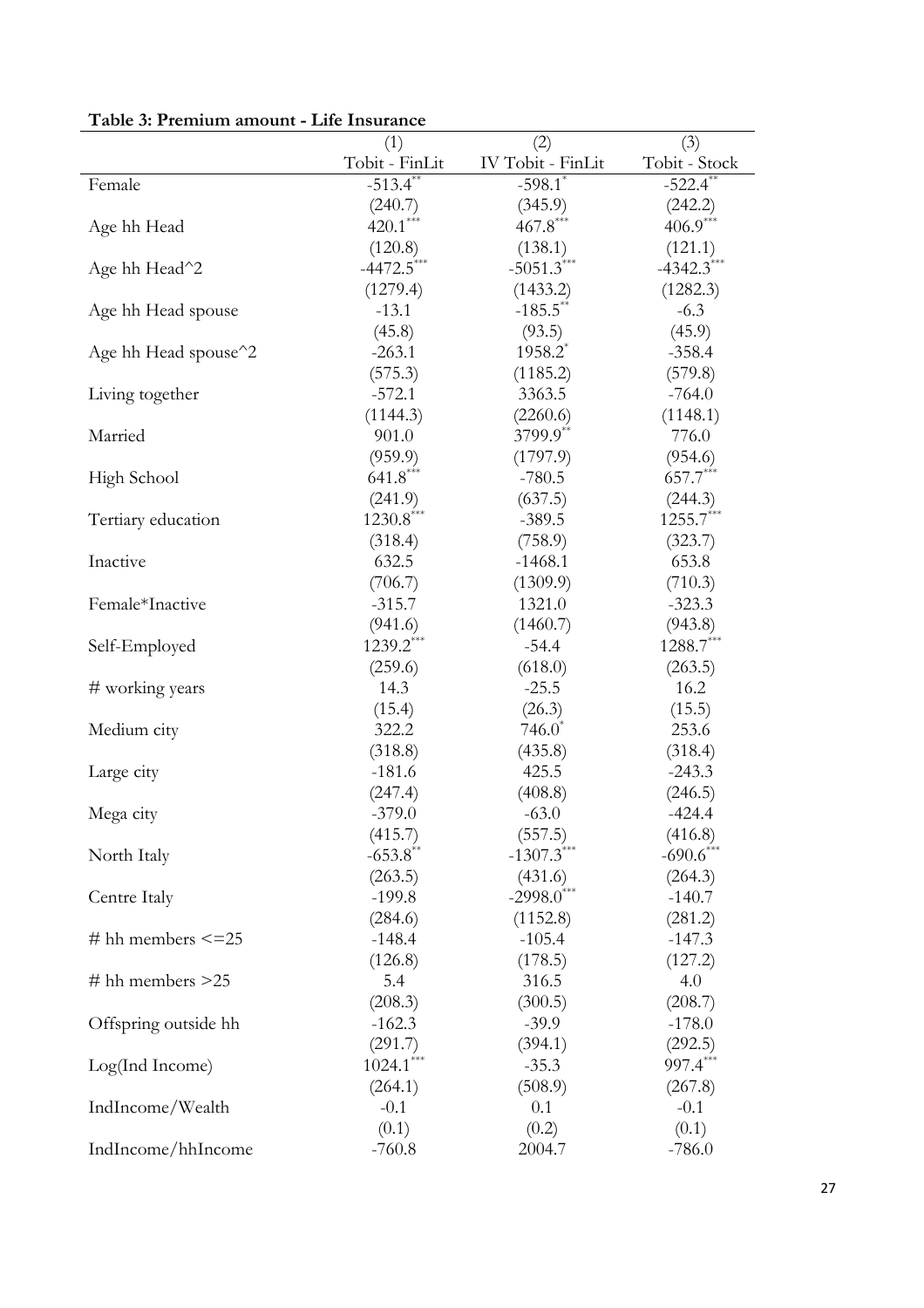|                            | (571.1)        | (1315.9)      | (580.1)       |
|----------------------------|----------------|---------------|---------------|
| Risk Adverse               | 30.7           | $-585.4$      | 126.9         |
|                            | (208.3)        | (370.3)       | (209.5)       |
| Home-owner                 | $892.6***$     | $-60.6$       | $900.9***$    |
|                            | (290.7)        | (510.8)       | (292.6)       |
| Hold stocks                |                |               | $744.5$ **    |
|                            |                |               | (331.3)       |
| Financial literacy $(0-3)$ | 419.4***       | $9519.4***$   |               |
|                            | (137.1)        | (3540.0)      |               |
| Constant                   | $-26676.8$ *** | $-34856.6$ ** | $-25271.7***$ |
|                            | (4427.3)       | (5390.6)      | (4396.7)      |
| sigma                      |                |               |               |
| Constant                   | $4004.8***$    |               | $4018.1***$   |
|                            | (471.1)        |               | (476.7)       |
| Observations               | 6793           | 6793          | 6793          |
| Pseudo $R^2$               | 0.02199        |               | 0.02138       |
| Wald exogeneity p-value    |                | 0.00002       |               |
|                            |                |               |               |

Standard errors in parentheses

Clustered SE at household level

Source: SHIW 2010-2012, individuals aged 25-65, household head and partner

Upper and lower 0.5 percentile of individual income dropped

Excluded instruments for financial literacy: father and mother manager, entrepreneur, self-employed

Note: we have also estimated a the two-step Heckman model. In the second stage, the coefficient of the Mill's ratio was not statistically different from zero.

Note: ivtobit provides a Wald test for the exogeneity of Financial literacy, since the test statistic is significant, we can reject the null hypothesis of no endogeneity. Thus, the IV strategy is appropriate here.

Note: age^2 has been divided by 1000

\* *p* < 0.10, \*\* *p* < 0.05, \*\*\* *p* < 0.01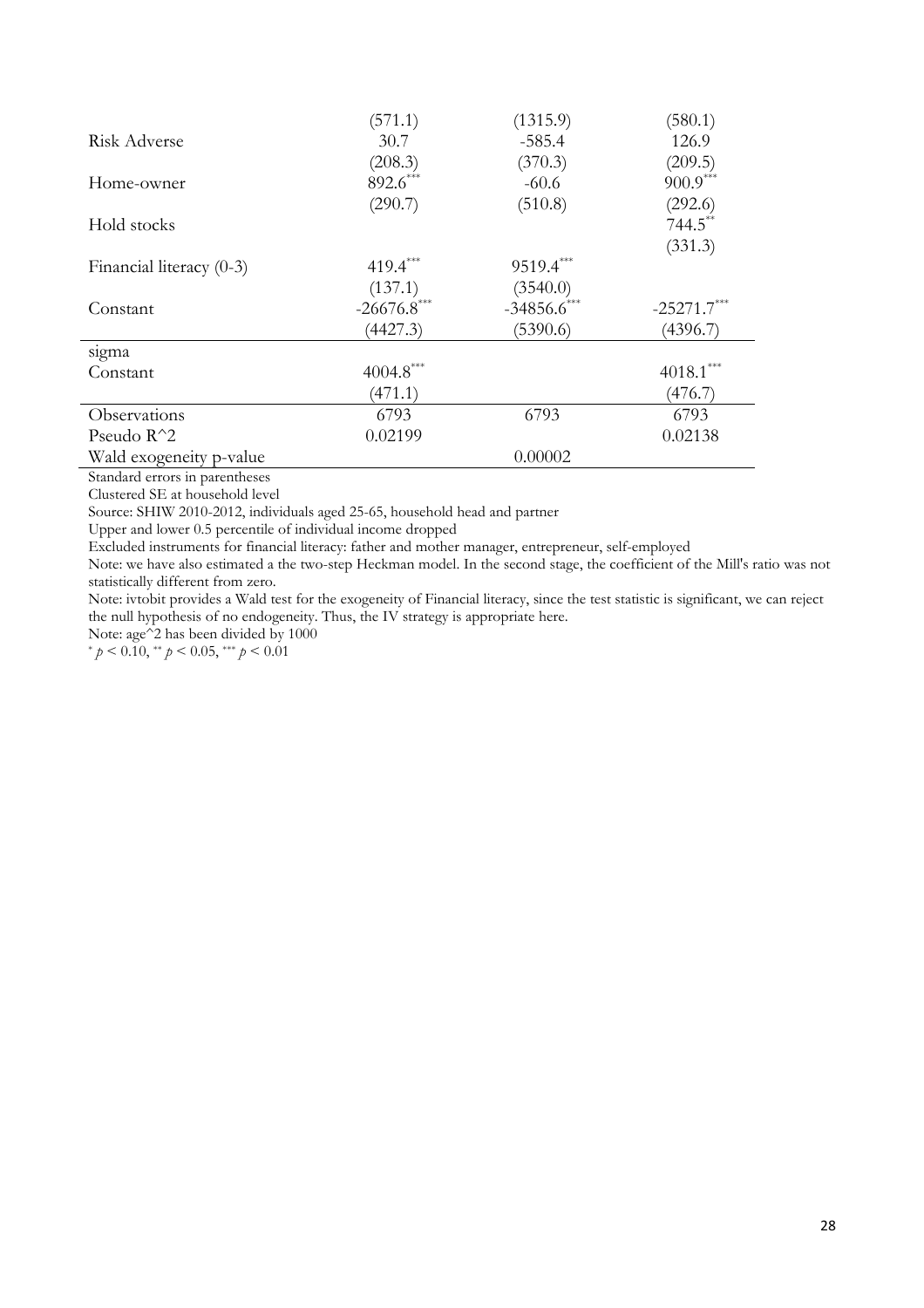|                          | (1)          | (2)           | (3)                     | (4)            |
|--------------------------|--------------|---------------|-------------------------|----------------|
|                          | $FE - All$   | FE - Male     | FE - Female             | FE - All 2012- |
|                          |              |               |                         | 10             |
|                          |              |               |                         |                |
| Female                   |              |               |                         |                |
|                          |              |               |                         |                |
| Age hh Head              | $0.0285$ **  | 0.0212        | $0.0342$ **             | 0.0490         |
|                          | (0.0124)     | (0.0165)      | (0.0158)                | (0.0380)       |
| Age hh Head^2            | $-0.2522$ ** | $-0.1844$     | $-0.3359$ <sup>**</sup> | $-0.4222$      |
|                          | (0.1122)     | (0.1501)      | (0.1380)                | (0.3055)       |
| Age hh Head spouse       | $-0.0032$    | $-0.0056$     | 0.0001                  | $-0.0078$      |
|                          | (0.0042)     | (0.0055)      | (0.0060)                | (0.0093)       |
| Age hh Head spouse^2     | 0.0430       | 0.0622        | 0.0105                  | 0.1111         |
|                          | (0.0605)     | (0.0814)      | (0.0823)                | (0.1275)       |
| Living together          | $-0.0709$    | $-0.0027$     | $-0.1555$               | 0.1785         |
|                          | (0.0896)     | (0.1237)      | (0.1153)                | (0.1813)       |
| Married                  | 0.0135       | 0.0494        | $-0.0260$               | 0.2001         |
|                          | (0.0755)     | (0.1077)      | (0.0981)                | (0.1656)       |
| High School              | $-0.0375$    | $-0.0290$     | $-0.0520$               | 0.0710         |
|                          | (0.0350)     | (0.0457)      | (0.0531)                | (0.1191)       |
| Tertiary education       | $-0.0392$    | $-0.0205$     | $-0.0552$               | $-0.2973$      |
|                          | (0.0734)     | (0.1253)      | (0.0898)                | (0.1835)       |
| Inactive but not retired | 0.0397       | 0.0553        | 0.0087                  | $0.1409***$    |
|                          | (0.0483)     | (0.0489)      | (0.0359)                | (0.0534)       |
| Female*Inactive          | $-0.0108$    |               |                         |                |
|                          |              |               |                         |                |
|                          | (0.0583)     |               |                         |                |
| Self-Employed            | 0.0576       | $0.0880^{**}$ | $-0.0085$               |                |
|                          | (0.0319)     | (0.0363)      | (0.0602)                |                |
| # working years          | 0.0008       | 0.0010        | 0.0009                  | $0.0064$ **    |
|                          | (0.0010)     | (0.0012)      | (0.0016)                | (0.0027)       |
| Medium city              | 0.0549       | 0.0870        | 0.0380                  | $-0.0797$      |
|                          | (0.1081)     | (0.1707)      | (0.1341)                | (0.1931)       |
| Large city               | 0.0671       | 0.1875        | $-0.0224$               | 0.1783         |
|                          | (0.1191)     | (0.1934)      | (0.1334)                | (0.2226)       |
| Mega city                | 0.2786       | $0.4933**$    | $-0.0244$               | 0.3026         |
|                          | (0.1696)     | (0.2509)      | (0.1366)                | (0.2504)       |
| North Italy              |              |               |                         |                |
|                          |              |               |                         |                |
| Centre Italy             |              |               |                         |                |
|                          |              |               |                         |                |
| # hh members $\leq$ = 25 | $-0.0031$    | 0.0024        | $-0.0071$               | $-0.0000$      |
|                          | (0.0131)     | (0.0162)      | (0.0192)                | (0.0329)       |
| # hh members $>25$       | 0.0164       | $0.0448$ **   | $-0.0154$               | 0.0399         |
|                          | (0.0145)     | (0.0198)      | (0.0196)                | (0.0338)       |
|                          | 0.0135       | 0.0181        | 0.0094                  | 0.0245         |
| Offsprings outside hh    | (0.0161)     |               |                         |                |
|                          |              | (0.0210)      | (0.0219)                | (0.0483)       |
| Log(Ind Income)          | $0.0374***$  | $0.0545***$   | 0.0201                  | 0.0202         |
|                          | (0.0125)     | (0.0159)      | (0.0182)                | (0.0421)       |
| IndIncome/Wealth         |              |               |                         |                |
|                          |              |               |                         |                |
| IndIncome/hhIncome       | 0.0071       | 0.0107        | 0.0072                  | 0.1411         |

### **Table 4: Life Insurance and Pension Funds(D)**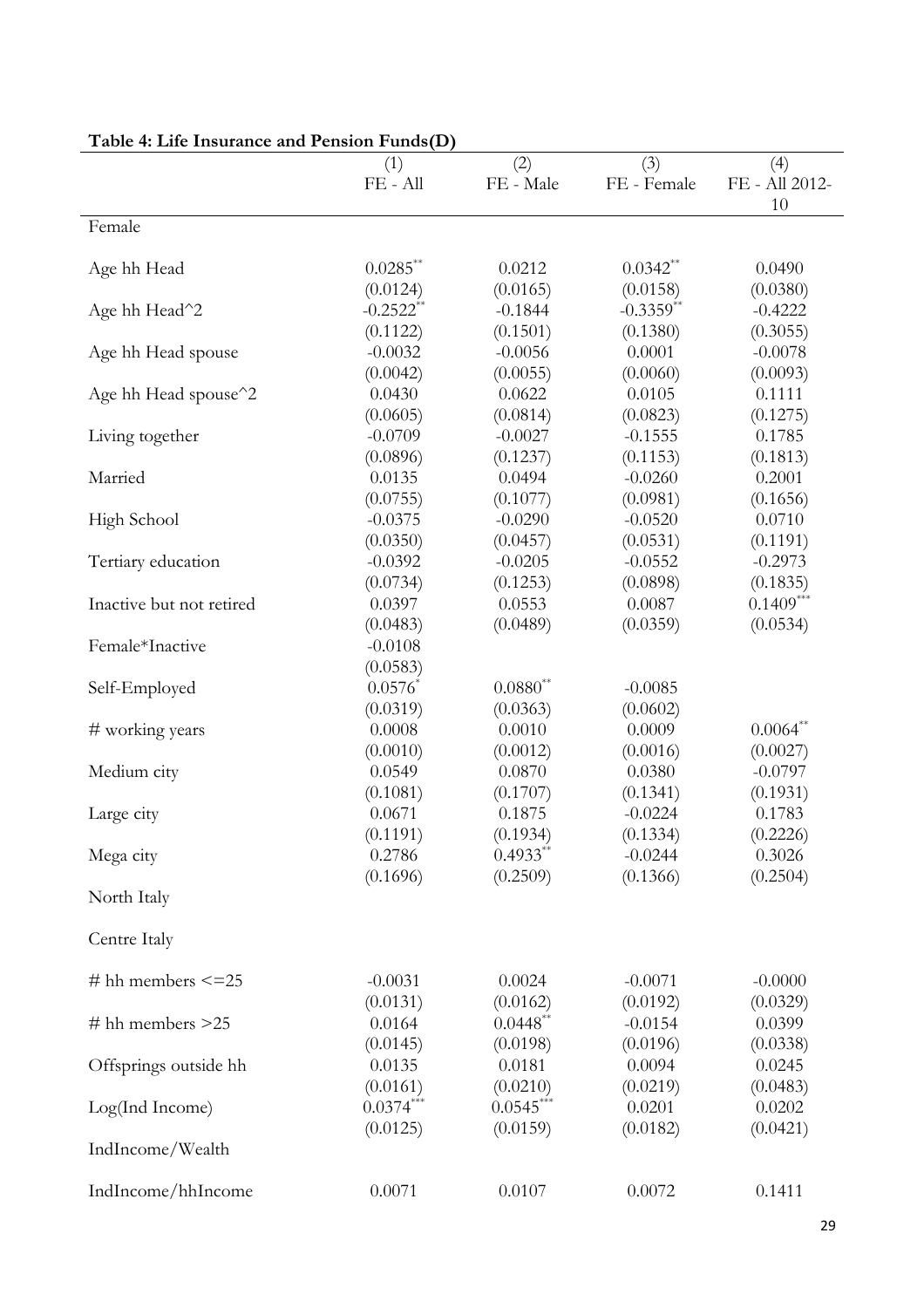|                                | (0.0378)     | (0.0465)                | (0.0688)                | (0.1008)     |
|--------------------------------|--------------|-------------------------|-------------------------|--------------|
| Risk Adverse                   | 0.0147       | 0.0114                  | 0.0183                  | 0.0009       |
|                                | (0.0095)     | (0.0119)                | (0.0131)                | (0.0201)     |
| TFR to pension                 | $0.3696***$  | $0.3464^{***}$          | $0.3974***$             | $0.3792***$  |
|                                | (0.0221)     | (0.0289)                | (0.0295)                | (0.0277)     |
| Home-owner                     | $-0.0604***$ | $-0.0633$ <sup>**</sup> | $-0.0628$ <sup>**</sup> | $-0.1332$ ** |
|                                | (0.0210)     | (0.0252)                | (0.0302)                | (0.0546)     |
| Hold stocks                    | $0.0616***$  | $0.0675***$             | $0.0548$ **             | $0.0862$ **  |
|                                | (0.0201)     | (0.0257)                | (0.0239)                | (0.0405)     |
| Constant                       | $-1.0349***$ | $-1.1067$ <sup>**</sup> | $-0.8680^*$             | $-1.6567$    |
|                                | (0.3588)     | (0.4862)                | (0.4720)                | (1.2028)     |
| Time dummies                   | Yes.         | Yes.                    | Yes                     | Yes          |
| Observations                   | 20771        | 11696                   | 9075                    | 6895         |
| $R^2$                          | 0.15308      | 0.14907                 | 0.16611                 | 0.18622      |
| WithinR^2                      | 0.15422      | 0.15104                 | 0.16859                 | 0.18906      |
| OverallR^2                     | 0.07169      | 0.05070                 | 0.10816                 | 0.04902      |
| Standard errors in parentheses |              |                         |                         |              |

Clustered SE at household level

Source: SHIW 2004-2012, individuals aged 25-60, household head and partner

Note: age<sup> $\gamma$ </sup> has been divided by 1000<br>
<sup>\*</sup> *p* < 0.10, \*\* *p* < 0.05, \*\*\* *p* < 0.01